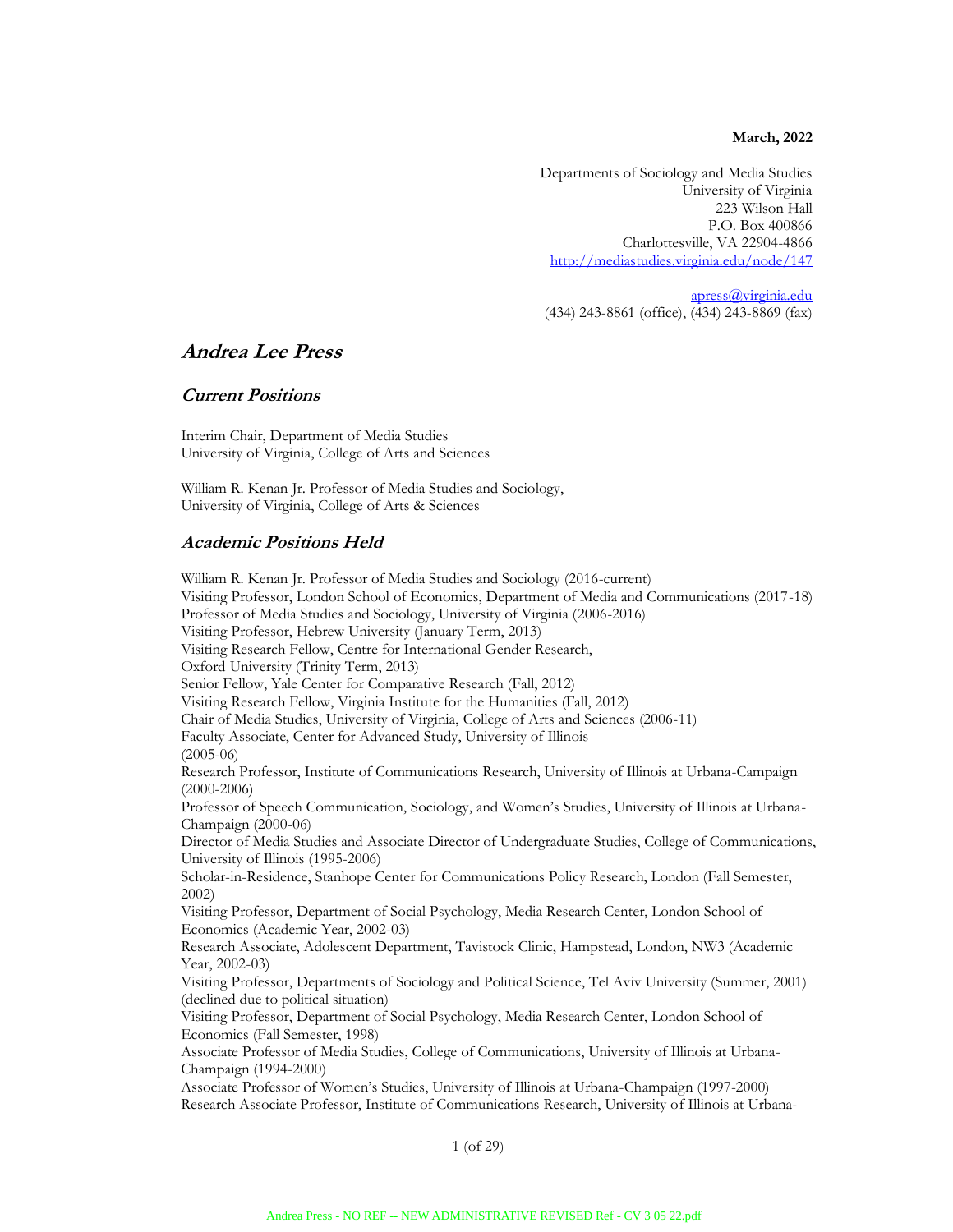#### Champaign (1994-2000)

Associate Professor of Speech Communication, University of Illinois at Urbana-Champaign (1994-2000) Associate Professor of Communication and Women's Studies, University of Michigan at Ann Arbor (on leave, 1994-95)

Assistant Professor of Communication and Women's Studies, University of Michigan at Ann Arbor (1988- 94)

### **Administrative Positions Held**

Interim Chair, Media Studies Department, University of Virginia (2020-current) In my capacity as Interim Chair of the Media Studies Department, I am supervising two hires currently (one tenure-track professor, and professor of practice); multiple adjunct and general faculty hires; the development of a new PhD program; the continuation of our MA program; the expansion of our major and of major offerings.

Founding Chair, Media Studies Department, University of Virginia (2006-2011) In my capacity as Founding Chair of the Media Studies Department, I raised a small program to departmental status, tripled the number of faculty members,

and helped to build what is now a sizeable major department with plans for graduate education at University of Virginia. I also procured enough funding to begin the concentration and program in Media Policy through alumni donations.

#### Key Responsibilities

- Mentor and support full-time and adjunct faculty
- Shepherd Media Studies to Departmental Status
- Increase the size of the "boutique" major
- Manage course budgets
- Oversee faculty hiring
- Coordinate course scheduling and manage enrollments
- Prepare third year reviews, tenure, and promotion files
- Represent department at campus and community events
- Write departmental reports
- Strengthen relationships with external constituents
- Chair Department Board Meetings
- Development work amongst alumni
- Outreach in the community
- Develop the major and minor in Film Studies

#### Key Accomplishments

- Increased diversity of faculty and students
- Collaborated with colleagues to enhance teaching and research opportunities for students
- Attained Departmental status for Media Studies
- Strengthened the relationships between Media Studies and other departments on campus
- Increased the number and diversity of Media Studies majors and minors
- Submitted staffing request for additional tenure track lines in Media Policy and Film
- Developed additional field site placements with social service and educational organizations
- Hosted highly successful alumni events supporting development efforts
- Led repeated departmental retreats on teaching, grading and academic rigor
- Fundraised for departmental initiatives
- Raised money for, organized, and presided over two national Departmental events -
- "The Future of Media Studies" Conference, and the "Media Policy and Ethics" Conference
- Networked with alumni to increase internship opportunities for students
- Successfully presided over the first tenure cases in Media Studies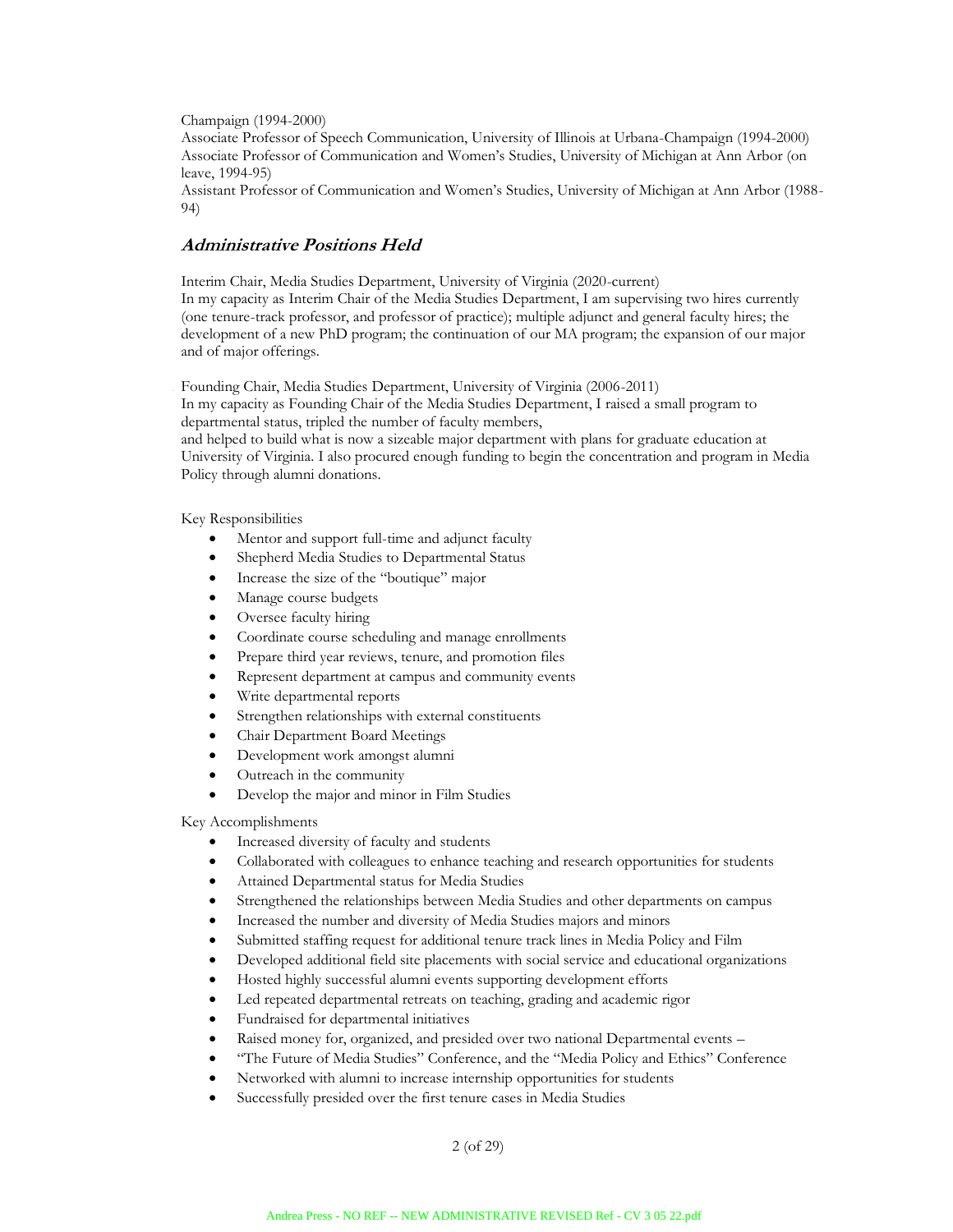• Helped to substantially increase the size of the Media Studies major

#### Executive Director, Virginia Film Festival (2006-2009)

For three years I shepherded this organization with a sizeable budget to record profits. I also presided over the winning of a three-year grant from the American Motion Picture Academy of Arts and Sciences, several other local grants, and many large donations.

Key Responsibilities

- Mentor and support full-time and volunteer staff
- Manage the festival budgets
- Oversee festival programming
- Oversee student internship program
- Review all staff annually
- Chair Film Festival Board Meetings in Los Angeles
- Oversee extensive development efforts with Festival Board Members
- Apply for grants to facilitate diversity in the festival
- Increase community outreach and partnerships with the festival

Key Accomplishments

- Received several large donations as a result of development efforts
- Received AAMPAS (American Academy of Motion Picture Arts and Sciences) Grant to facilitate community outreach and engagement, and increase audience diversity
- Initiated extensive partnership with local schools and students
- Developed the ADRENALIN student filmmaker contest and extended partnerships with local educational institutions
- Balanced the film festival budget by increasing revenues and searching for new revenue sources
- Hosted highly successful alumni events spotlighting the Film Festival
- Networked with alumni to increase internship opportunities for students

Associate Director of Media Studies, University of Illinois (1995-2004)

I administered the undergraduate program in Media Studies for what is now the College of Media.

Key Responsibilities

- Mentor and support full-time and adjunct faculty
- Manage course budgets
- Oversee faculty hiring
- Coordinate course scheduling and manage enrollments
- Prepare third year reviews, tenure, and promotion files
- Represent department at campus and community events
- Write departmental reports
- Strengthen relationships with external constituents

Key Accomplishments

- Collaborated with colleagues to enhance teaching and research opportunities for students
- Strengthened the relationships between Media Studies and other departments on campus
- Increased the number and diversity of Media Studies majors and minors
- Instituted a series of Alumni forums to facilitate student placement
- Developed additional field site placements with social service and educational organizations
- Hosted highly successful alumni events focused on development efforts
- Fundraised for departmental initiatives
- Networked with alumni to increase internship opportunities for students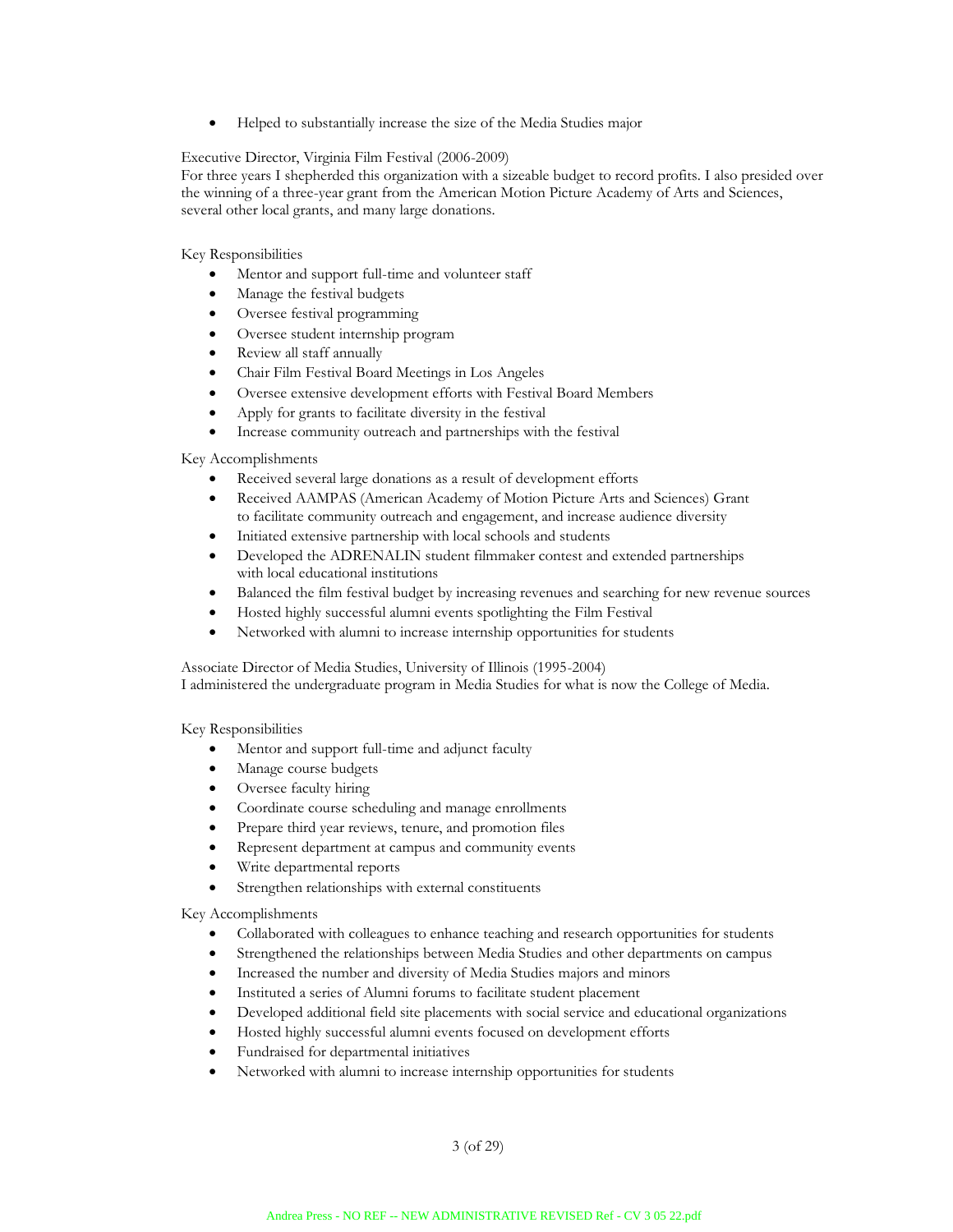Producer, Roger Ebert Festival of Overlooked Films (1998-2004)

I supervised student involvement in the Roger Ebert film festival at the University of Illinois. I also participated in programming with Mr. Ebert featuring women in film, and chaired a yearly panel on the participation of women in the industry.

Key Responsibilities

- Oversaw faculty and student involvement in the Ebert Film Festival
- Represent the Festival at campus and community events
- Develop feminist programming for the Festival
- Develop, moderate and oversee the annual "Women in Film" panel
- Scholarly participation in featured post-film discussions moderated by Roger Ebert

Key Accomplishments

- Collaborated with colleagues to enhance film-related work opportunities for students
- Strengthened the relationships between Ebertfest and other departments on campus
- Increased the number and diversity of student and faculty participants in the Ebertfest
- Successfully presided over multiple annual "Women in Film" panels
- Developed additional field site placements for students in film-related organizations
- Spearheaded outreach to departmental alumni interested in the film industry, and facilitated student involvement with them
- Increased the presence of women filmmakers and feminist themes at the Festival
- Fundraised for Festival initiatives
- Networked with alumni to increase internship opportunities for students
- Participated in multiple featured scholarly discussion on-stage with filmmakers and Ebert

#### **Education**

Ph.D., 1987, University of California, Berkeley (Sociology) Dissertation: Deconstructing the Audience: Class Differences in Women's Identification with Television Narrative and Characters (Chair: Todd Gitlin, Committee Arlie

Hochschild, Robin Lakoff, Robert Bellah)

1983-84 San Francisco Psychoanalytic Institute

M.A. University of California, Berkeley (Sociology)

B.A. Bryn Mawr College, magna cum laude (Sociology and Anthropology)

## **Chairs and Directors Development Activity, University of Virginia**

Since becoming Chair of the Media Studies Department at the University of Virginia in the fall of 2006, and Executive Director of the Virginia Film Festival at the same time, I have procured the following donations from these units:

Media Studies Department, 2005-17: Verklin Family Program in Media Ethics and Policy 10th Anniversary Conference Currently in Development Verklin Family Program in Media Ethics and Policy \$250,000+ for the David Verklin Center for Media Ethnics and Policy Bill Pence \$20,000 for the Verklin Family Program in Media Ethics and Policy Ed Swindler (Chief Financial Officer, NBC) \$10,000 Connections: Future of Media Studies Conference, April 2009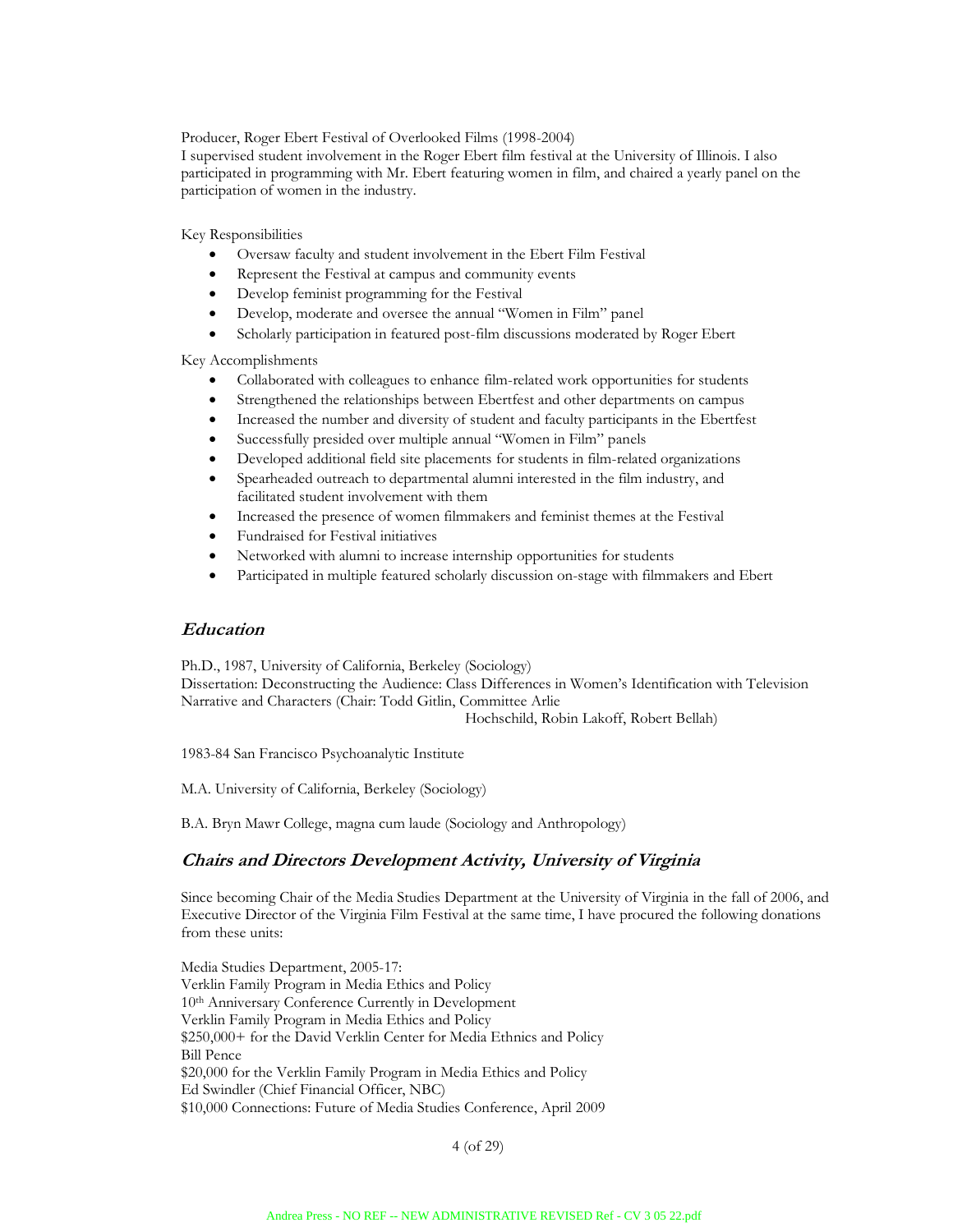Discovery Television \$10,000 Media Studies Speakers' Series Arts Council Grant \$10,000 Media Studies New York Trip and Media Makers Speakers Series Funded and organized two conferences: "Future of Media Studies," 2007 (University of Virginia Provost's Office College of Arts and Sciences funding) "The Verklin Conference in Media Ethics and Policy," 2010 (Verklin family and College of Arts and Sciences funding)

Parker Lee Speaker Series in Media Studies, 2017-21: \$30,000 over three years to fund our Speakers' Series.

Virginia Film Festival, 2006-29: Eric Johnson \$25,000 Film Festival Fellow Diane Naughton \$100,000 Film Festival Fellow and Film Projector American Motion Picture Academic Grant \$25,000 (over five years to increase the diversity of festival outreach) Art Council Grant \$10,000, 2007-08 (Adrenaline Film Contest and Festival Symposium) \$5,000, 2008-09 (Adrenaline Film Contest and Festival Symposium)

## **Honors, Fellowships and Grants**

2020-Current – Elected Fellow of the International Communication Association (ICA), Lifetime Honor 2019-20 – Public Voices Fellowship, to develop op-ed and popular writing 2018-20 – College Fellows Award, to develop curriculum for new first-year courses 2017 – Dean's Discretionary Fund (Arts and Sciences): \$5,000 for SHIFT Initiative (Sexual health Initiative to Foster Transformation) 2017 – Power Violence Institute Seed Grant: \$5,000 Award for SHIFT Initiative 2017-18 – "Feminism After Trump" AHSS grant to support this panel in Spring, 2018 2016-17 – Sexual Assault and Relationship Research Grant, a year-long study funded by the UVA Provost's Office and Department of Sociology 2016-17 – Page-Barbour Award for Sexual Assault Speaker Series 2016 – Received Endowed Chair appointment, Media Studies and Sociology: William R. Kenan, Jr. Chair of Media Studies and Sociology 2016-16 – New Intimacies Project (with Allison Pugh, Alison Alexy and Susan MacKinnon). Awards won from Page Barbour, Institute of the Humanities and Global Culture, UVA School of Law, Institute for the Advanced Study of Culture 2014-15 – USEM Grant, Provost's Office, University of Virginia (to offer a first-year University Seminar in 2014 and 2016 2014 – Pavilion Seminar Committee, Pav Seminar "Celebrity" (Spring, 2014) 2014 – Arts Council Grant, "Hitchcock Festival" (Fall, 2014) 2005-06 – Research Board Grant, University of Illinois "Faith, Politics, and Information: Religious and Secular Beliefs in the New Media Environment." 2005-06 – Faculty Fellow, Center for Advanced Study University of Illinois at Urbana-Champaign 2004-05 – National Science Foundation Grant IIS-0438803 Digital Societies and Technologies Program (Principal Investigator) "Connecting the Public to the Private Digital Media and the Future of Public Connection" 2004 – "Ethnography of the University" Project Award under a National Science Foundation Grant to participate in an ethnographic study of the University of Illinois

2003-04 – Millercomm Endowment, University of Illinois to sponsor Visiting Professor Valerie Walkerdine, University of Cardiff, to visit Media Studies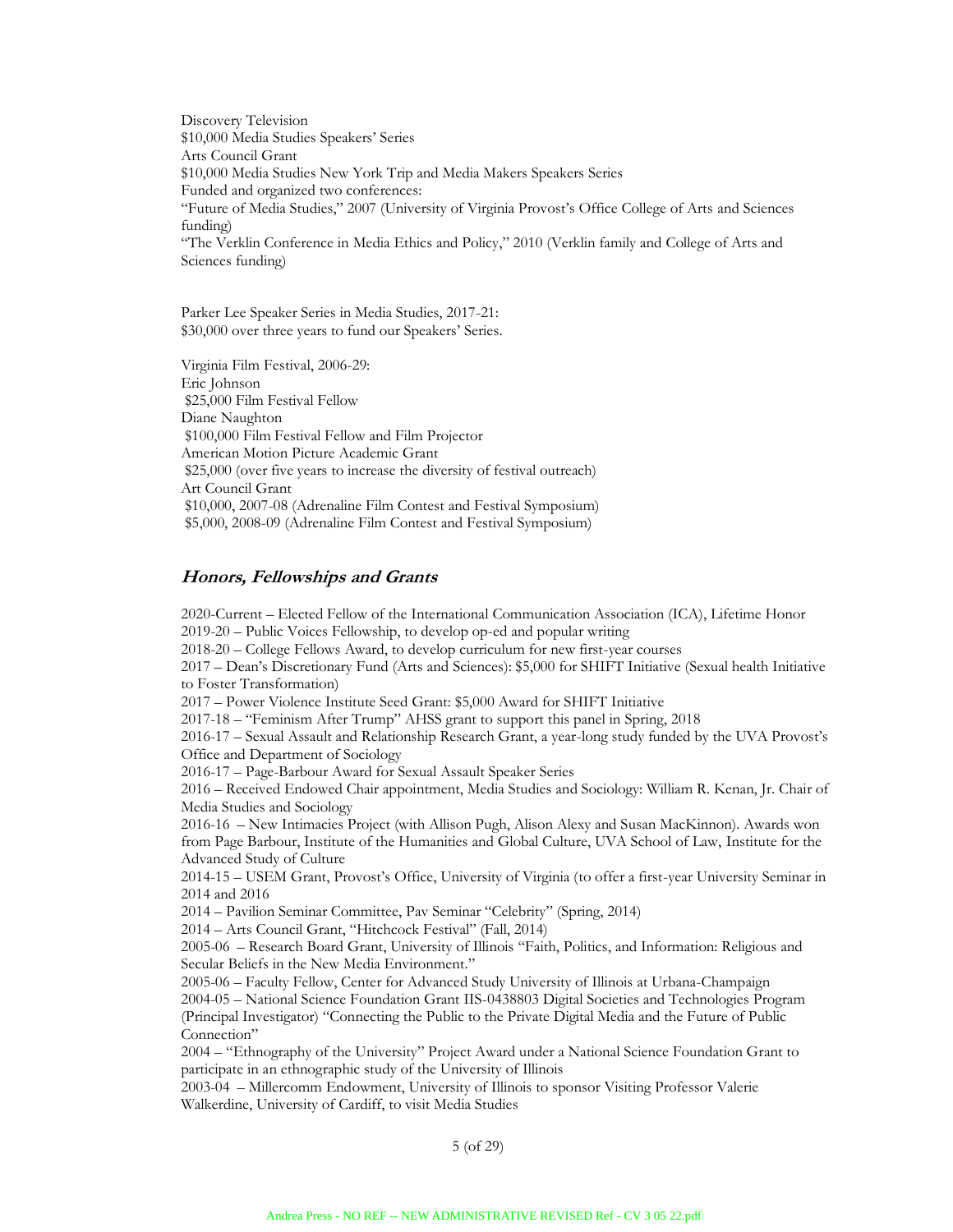2001 – Millercomm Endowment Grant, University of Illinois to sponsor Visiting Professors Jeff Goldfarb and Ann Snitow, New School of Social Research, to visit Media Studies

1999-00 – Research Board Arnold O. Beckman Award (for top-rated proposal) and Grant "Families and the Internet"

1999 – Educational Technologies Board Grant, University of Illinois at Urbana-Champaign (for computer training and course development)

1996-97 – Educational Technologies Board Grant, University of Illinois at Urbana-Champaign (for a media studies media lab)

1995-96 – Nominee, College of Communications, University of Illinois at Urbana-Champaign, University Scholar competition

1993 – Faculty Research Grant, Center for Japanese Studies

1993 – University of Michigan Faculty Assistance Fund Grant

1992 – Nominee, JESSIE BERNARD AWARD OF THE American Sociological Association for WOMEN WATCHING TELEVISION

1992 – Rackham Summer Faculty Fellowship Award, awarded by the Rackham Graduate School, University of Michigan

1991-92 – CRLT Postdoctoral Teaching Fellowship, awarded to facilitate development of two new courses in Women's Studies and Communication at the University of Michigan

1991-92 – Research Partnership Award, jointly sponsored by Rackham Graduate School and the Office of the Vice-President for Research, University of Michigan, "Mass Media and Moral Discourse."

1991-92 – Center for Japanese Studies Faculty Research Grant, University of Michigan, "Women's Changing Identities in Cross-Cultural Context"

1991-92 – Office of the Vice-President for Research Extension Grant for "Mass Media and Moral Discourse"

1991 – Rackham Faculty Research Grant, Rackham Graduate School, University of Michigan, "Mass Media and Moral Discourse."

1990 – Center for International Business Education, Grant for Comparative Research project: "The Impact of Family Changes Induced by Cultural Relocation on Managerial Behavior" (a comparison of Japanese with American families)

1989-90 – Preliminary Research Grant, University of Michigan Office of the Vice-President for Research, "Mass Media and Moral Discourse: The Impact of Television on Modes of Reasoning About Abortion." 1989-90 – Elected to Society of Collegiate Fellows, University of Michigan, Ann Arbor (I was awarded a

grant to develop a new course, The Sociology of Culture in Complex, Modern Societies.)

1989 – University of Michigan Faculty Assistance Fund Grant

1987-89 – National Institute of Mental Health Postdoctoral Fellowship, University of Kentucky Medical College (declined 1988-89 to go to University of Michigan)1987-88 – Charles Phelps Taft Postdoctoral Fellowship, University of Cincinnati (declined for NIMH Fellowship)

1985 – Soroptimist International Dissertation Fellowship

1985 – Woodrow Wilson Women's Studies Grant (Finalist)

1984 – Committee on Educational Development Grant (to develop and offer a new course at U.C.

Berkeley, Feminist Theory and the Mass Media)

1982-83 – Distinguished Teaching Award, U.C. Berkeley Mass Communications Program

1980-83 – Danforth Foundation Graduate Fellowship

1977-80 – National Science Foundation Graduate Fellowship

1973-77 – National Merit Scholarship

## **PUBLICATIONS**

### **Books**

Press, Andrea L., editor. In development*. #MeToo and Feminist Social Activism.* Cambridge: Cambridge Scholars. Proposal solicited.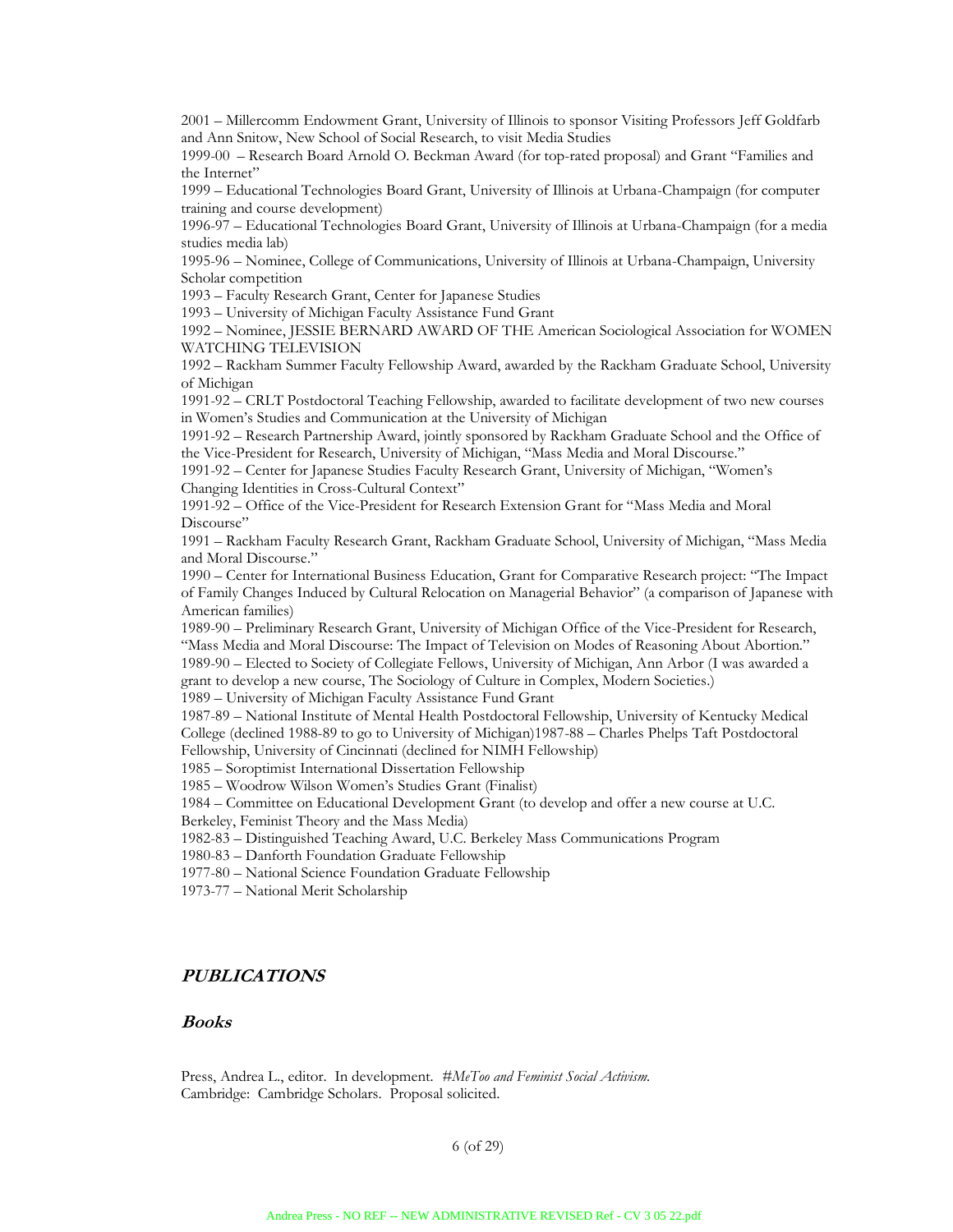Press, Andrea L. *Cinema and Feminism: A Quick Immersion.* 2022. New York and Barcelona: Tibidabo Publishing.

Press, Andrea L., and Francesca Tripodi. 2021. *Media-Ready Feminism and Everyday Sexism: How U.S. Audiences Create Meaning Across Platforms.* Albany, New York: SUNY University Press.

Oren, Tasha, and Andrea L. Press, editors. 2019. *Routledge Handbook of Contemporary Feminism*. London: Routledge.

Haralovich, Mary Beth, and Andrea L. Press. 2018. *The New Feminist Television Studies: Queries into Postfeminist Television.* Moldova: Lambert Academic.

Andre Cavalcante, Andrea Press, and Katherine Sender, editors. 2017. *Feminist Reception Studies in a Post-Audience Age.* London: Routledge.

Deery, June, and Andrea Press, editors. 2017. *Media and Class: TV, Film, and Digital Culture*. New York: Routledge.

Press, Andrea L., and Bruce A. Williams. 2010. *The New Media Environment* London: Blackwell. (\**Translated into Egyptian Arabic.)*

Press, Andrea L., and Elizabeth R. Cole. 1999. *Speaking of Abortion: Television and Authority in the Lives of Women*. Chicago: University of Chicago Press.

Press, Andrea L. 1991. *Women Watching Television: Gender, Class, and Generation in the American Television Experience*. Philadelphia: University of Pennsylvania Press.\* *(\*Nominated for the JESSIE BERNARD AWARD of the American Sociological Association.)*

#### **Edited Journal Issues**

Cavalcante, Andre, Andrea L. Press, and Katherine Sender, editors. Volume 17, No. 1, February 2017. *Feminist Media Audiences*. Co-editing special issue of the journal *Feminist Media Studies*. London: Taylor and Francis.

Press, Andrea L., and Sonia Livingstone, editors. 2016. *The Legacy of Tamar Liebes*. London: Taylor and Francis. Special issue of the *Communication Review*, 19(4).

Press, Andrea L., and Melissa Click, editors. 2015. *Feminist Media Studies Today*. London: Taylor and Francis. Special issue of the *Communication Review*, 18(1).

Press, Andrea L., and Mary Beth Haralovich, editors. 2012. *The New Feminist Television Studies: Queries into Postfeminist Television*. London: Taylor and Francis. Special Issue of the *Communication Review*, 15(3).

Press, Andrea L., and Arlene Stein, editors. 2008. *Commemorating the Barnard Conference*. London: Taylor and Francis. Special Issue of the *Communication Review*, 11(3).

Press, Andrea L., editor. 2006. *Audience Research in the Post-Audience Age*. London: Taylor and Francis. Special issue of the *Communication Review*, 2006 9(2).

#### **Refereed Articles and Book Chapters**

Press, Andrea L. 2022. "Designing Feminist Reception Studies in the New Media Environment: #MeToo, Tinder, and Feminist Culture Wars in the Post-Gender and Post-Reception Era." *Sociologia della Comunicazione,* Anno XXXIII, n. 63.

Press, Andrea L., and Sarah R. Johnson. 2020. "The Female Television Audience Updated: Women's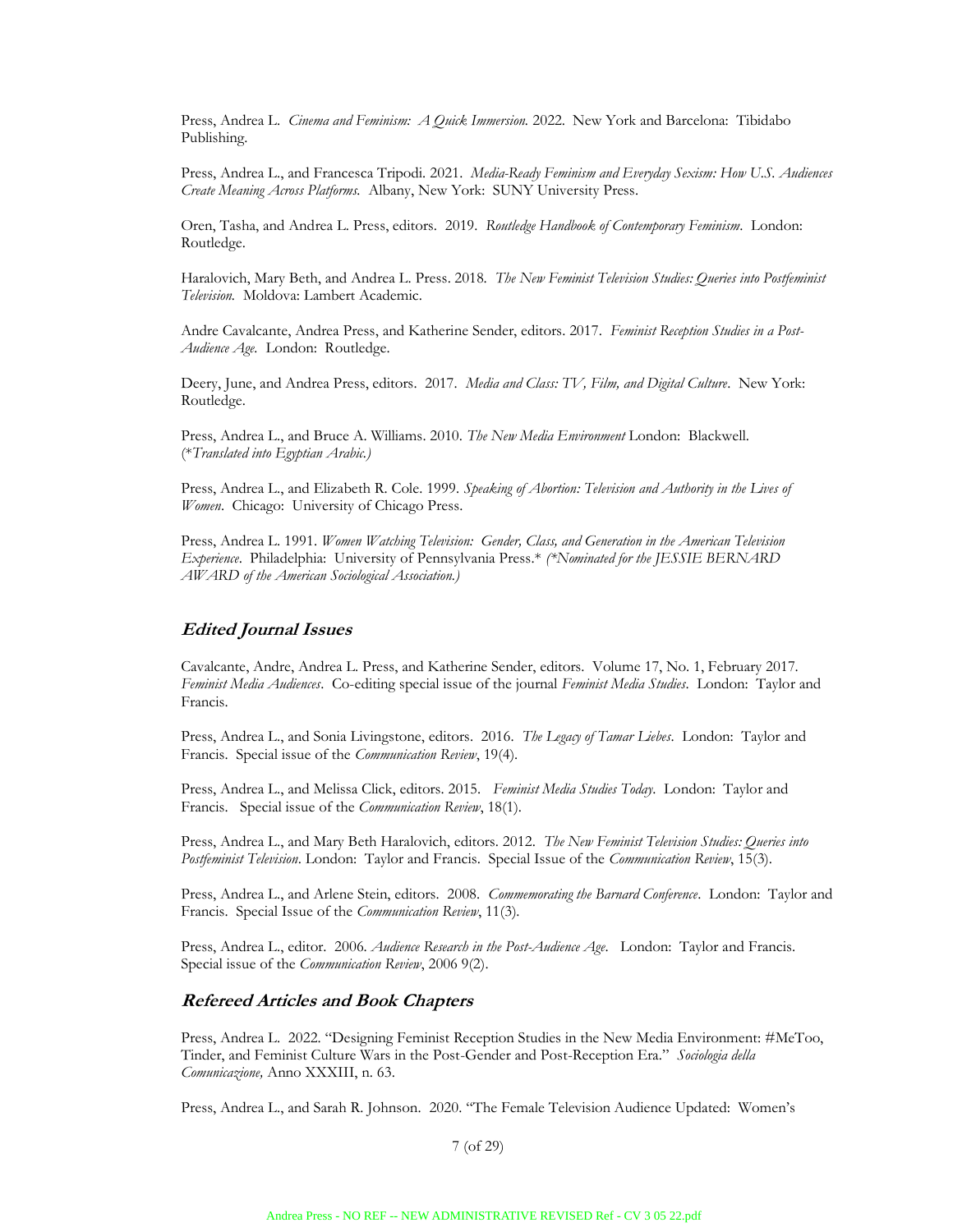Television Culture in the Age of New Media." Pp. 361-378 in Janet Wasko and Eileen Meehan, editors. *A Companion to Television*, Second Edition. London: Wiley-Blackwell.

Press, Andrea L., and Sarah R. Johnson. 2020. "Feminist Reception Studies." Karen Ross, Ingrid Bachmann, Valentina Cardo, Sujata Moorti, and Marco Scarcelli, editors. *The International Encyclopedia of Gender, Media, and Communication.* London: Wiley-Blackwell. **https://doi.org/10.1002/9781119429128.iegmc263**

Mayer, Vicki, Andrea L. Press, Deb Verhoeven, Jonathan Sterne. 2018. "How Do We Intervene in the Stubborn Persistence of Patriarchy in Communication Scholarship?" Chapter Three in D. Travers Scott and Adrienne Shaw, editors, *Interventions: Communication Theory and Practice.* New York: Peter Lang.

Wayne, Michael. and Andrea L. Press. 2017. "Television." Pp. 989-992 in Robert Rycroft, editor, *The American Middle Class: An Economic Encyclopedia of Progress and Poverty*. Westport, Connecticut: Greenwood Press.

Williams, Bruce A., and Andrea L. Press. 2017. "Women of the Wire." *Analisi: Quaderns de Comunicaio-Cultura.* Issue 56, June 2017.

Johnson, Sarah R., and Andrea L. Press. 2017. "Postfeminist Digital Cultures: Femininity, Social Media, and Self-Representation." Review essay. *Signs: Journal of Women in Culture and Society,* Fall 2017, 43(1): 229-235.

Press, Andrea L., and Marjorie Rosen. 2017. "Sex, Class, and Trash: Money, Status, and Classed "Dreams" in Classical Hollywood Cinema." Pp. 68-83 in June Deery and Andrea L. Press, editors, *Media and Class: TV, Film, and Digital Media*. London: Routledge.

Williams, Bruce A., and Andrea L. Press. 2017. "'Your Turn, Girl:' The (Im) possibility of African-American Anti-Heroines in *The Wire*." Pp. 237-253 in Milly Buonanno, editor, *Women Behaving Badly: Anti-Heroines in Crime and Prison Drama*. London: Intellect.

Press, Andrea L., and Ellen Rosenman. 2016. "Consumerism and the Languages of Class." Pp. 77-96 In Timothy Shary and Frances Smith, editors, *ReFocus: The Films of Amy Heckerling*. Edinburgh: Edinburgh University Press.

Press, Andrea L., Fan Mai, Francesca Tripodi, and Mike Wayne. 2015. "Audiences." Pp. 216-222 in *The Encyclopedia of the Social Sciences*. Oxford: Elsevier.

Press, Andrea L., and Francesca Tripodi. 2014. "Feminism in a Postfeminist World: Who's Hot – and Why We Care – on the Collegiate 'Anonymous Confession Board.'" Pp. 543-553 in *The Routledge Companion to Media and Gender*, edited by Cindy Carter, Lisa McLaughlin, and Linda Steiner. New York: Routledge.

Press, Andrea L., and Laura Grindstaff. 2014. "Too Little But Not Too Late: Sociological Contributions to Feminist Media Studies." Pp. 151-167 in *Media Sociology: A Reappraisal*., edited by Silvio Waisbord. London: Polity.

Press, Andrea L. 2014. "Fractured Feminism: Articulations of Feminism, Sex and Class by Reality TV Viewers." Pp. 208-227 in *A Companion to Reality Televisio*n, edited by Laurie Ouellette. London: Blackwell.

Press, Andrea. 2013. "Fractured Feminism" [J]. Translated into Chinese by Kewen Ding, *China Book Review*, No.3: 42-48, as (美)<u>安德烈拉·普瑞斯</u> "碎裂的女性主义"[J].<u>丁珂文</u>译. 中国图书评论(辽宁).

Press, Andrea L. 2012. "Sex, Gender, and the 2012 Struggle over the Presidency of the University of Virginia." *Yale Journal of Sociology*. Fall, 2012.

Press, Andrea L. 2012. "What Would Jefferson Do?" *Contexts* 11(4): 55-57. Fall, 2012. http://ctx.sagepub.com.proxy.its.virginia.edu/content/11/4/55.full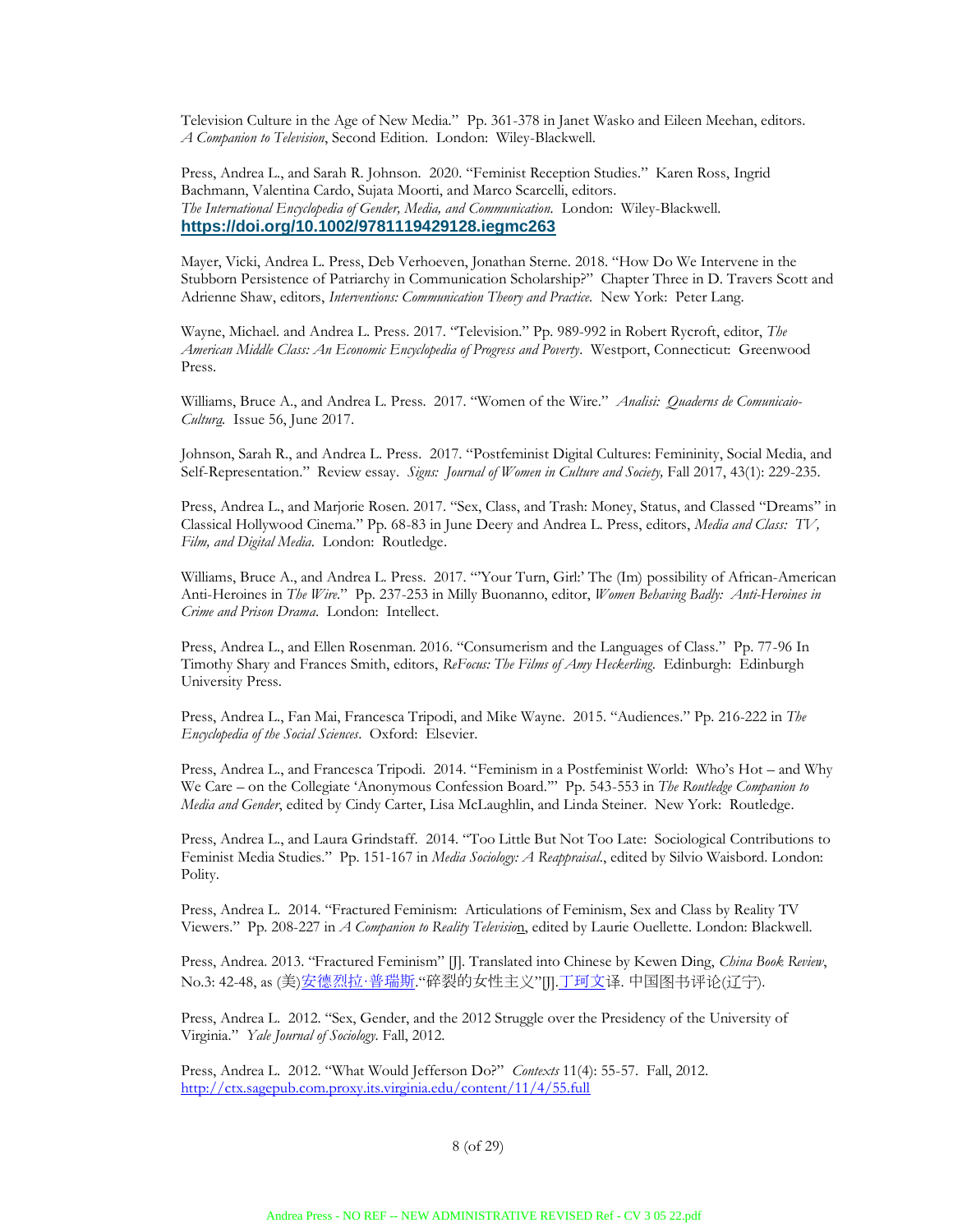Press, Andrea L. 2012. "The Price of Motherhood: Feminism and Cultural Bias*." Communication, Culture and Critique* 5:119-124. http://onlinelibrary.wiley.com.proxy.its.virginia.edu/doi/10.1111/j.1753- 9137.2011.01121.x/full

Press, Andrea L. 2011. "Feminism and Media in the Post-Feminist Era: What to make of the "Feminist" in Feminist Media Studies." *Feminist Media Studies* 11(1): 107-114. (Reprinted in *Current Perspectives in Feminist Media Studies*, edited by Lisa McLaughlin and Cynthia Carter. London and Oxford: Routledge, 2012). http://www.tandfonline.com.proxy.its.virginia.edu/doi/full/10.1080/14680777.2011.537039?scroll=top&ne edAccess=true

Press, Andrea L. 2011. "Feminism? That's So Seventies." Pp. 117-133 in C.M. Schaff and Ros Gill, editors, *New Femininities: Postfeminism, Neoliberalism and Subjectivity,* London: Palgrave.

Press, Andrea L. 2009. "Gender and Family in Television's Golden Age and Beyond." *Annals of the American Academy of Political and Social Science* 625(1): 139-150. http://ann.sagepub.com.proxy.its.virginia.edu/content/625/1/139.full.pdf+html

Press, Andrea L. 2008. "Feminist Media Studies and the Sexuality Debates." *Communication Review*, 11(3): 195- 198.

http://www.tandfonline.com.proxy.its.virginia.edu/doi/full/10.1080/10714420802306692

Press, Andrea L. 2007. "Do We Want a Model of Reception Research?" *Communication Review* Volume 10, No. 3, 2007, pp. 179-181.

http://www.tandfonline.com.proxy.its.virginia.edu/doi/full/10.1080/10714420701554289?scroll=top&need Access=true

Press, Andrea L., and Camille Johnson-Yale. 2007. "Political Talk and the Flow of Ambient Television: Women Watching OPRAH in an African-American Hair Salon." Pp. 1-29 in James Schwoch and Phil Goldstein, editors, *Reception Study.* New York: Oxford University Press.

Press, Andrea L. 2006. "Audience Research in the Post-Audience Age." *Communication Review,* 9, No. 2, 93- 100.

http://www.tandfonline.com.proxy.its.virginia.edu/doi/full/10.1080/10714420600663278?scroll=top&need Access=true

Press, Andrea L. 2006. "Gender and Culture." Culture Section, *Encyclopedia of Sociology,* edited by George Ritzer, Oxford: Blackwell, pp. 936-942.

Press, Andrea L., and Sonia Livingstone. 2006 "Taking Audience Research Into the Age of New Media: Old Problems and New Challenges." Pp. 175-200 in Mimi White, James Schwoch, and Dilip Goankar, editors, *Cultural Studies and Methodological Issues*. London: Basil Blackwell.

Press, Andrea L., and Bruce A. Williams. 2005. "Fame and Everyday Life: The "Lottery Celebrity" of Reality TV." Pp. 176-190 in Mark D. Jacobs and Nancy Weiss Hanrahan, editors, *The Blackwell Companion to the Sociology of Culture*. New York and London: Blackwell.

Press, Andrea L., and Tamar Liebes. 2004. "Feminism and Hollywood: Why the Backlash?" *Media Report to Women*, Winter, 2004.

Press, Andrea L., and Tamar Liebes. 2003. "Feminism and Hollywood: Whatever Happened to the Golden Age?" Pp. 1-31 in James Curran and Nick Couldry, editors, *Contesting Media Power*. Boulder, Co: Rowman and Littlefield.

Press, Andrea L. 2002. "Audiences." *The Encyclopedia of the Social Sciences*, edited by Neil Smelser (Communication Section edited by Michael Schudson).

Press, Andrea L., and Linda Blum. 2001. "What Can We Hear After Postmodernism? The Growing Gulf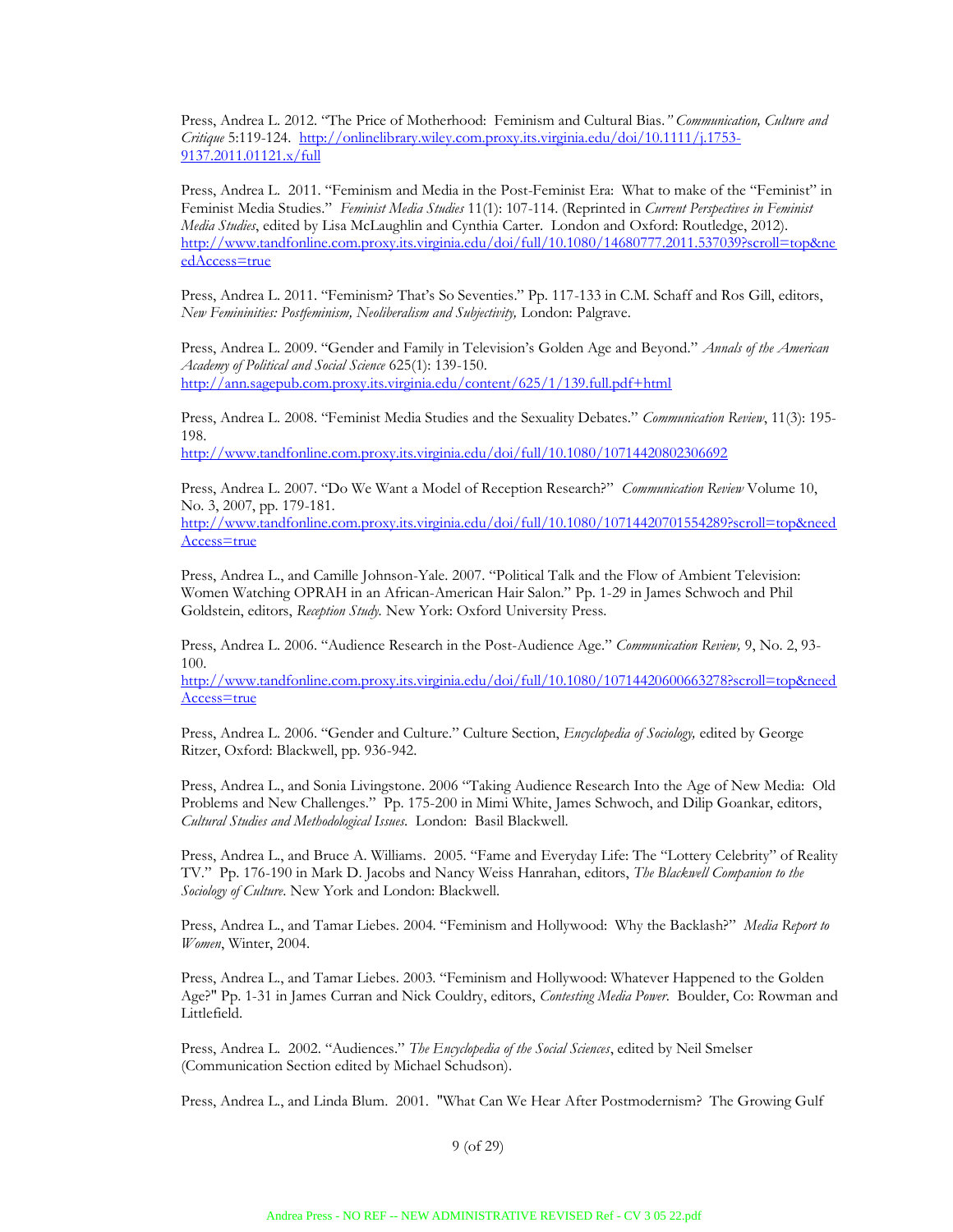Between Cultural Studies and Feminist Research." Pp. 182-221 in *Across Disciplines and Beyond Boundaries: Tracking American Cultural Studies*, edited by Cat Warren, Mary Vavrus, and Eve Munson. Urbana: University of Illinois Press.

Press, Andrea L. 2001. "Studying the Female Popular Culture Audience. "*The Women's Studio Encyclopedia, edited by Cheris Kramarae and Dale Spender.* New York and London: Simon and Shuster International Press.

Press, Andrea L. 2000. "Recent Developments in Feminist Communication Theory: Difference, Public Sphere, Body and Technology." Pp. 27-44 in *Mass Media and Society*, edited by James Curran and Michael Gurevitch. London and New York: Routledge.

Press, Andrea L. 1996. "Toward a Qualitative Methodology of Audience Study: Using Ethnography to Study the Popular Cultural Audience." Pp. 113-130 in *The Audience and Its Landscape*, edited by James Hay, Larry Grossberg, and Ellen Wartella. Boulder, CO: Westview Press.

Press, Andrea L., and Elizabeth Cole. 1995. "Reconciling Faith and Fact: Pro-Life Women Discuss Media, Science and the Abortion Debate." *Critical Studies in Mass Communication*, 12(4):380-402. http://web.a.ebscohost.com.proxy.its.virginia.edu/ehost/pdfviewer/pdfviewer?vid=2&sid=fc207801-94de-43c4-81da-39e6bcc4f0a3%40sessionmgr4008&hid=4214

Press, Andrea L. "Women Watching Television." 1995. Pp. 17-54 in *Transmission*, edited by David Tofler and Peter d'Agostino. Newbury Park, CA: SAGE.

Press, Andrea L., and Elizabeth R. Cole. 1994. "Women Like Us: Working-Class Women Respond to Television Representations of Abortion." Pp. 55-80 in *Reading, Viewing, Listening: Audiences and Cultural Reception*, edited by Jon Cruz and Justin Lewis. Boulder, CO: Westview Press.

Press, Andrea L. 1994. "The Sociology of Cultural Reception: Notes Toward an Emerging Paradigm." Pp. 221-246 in *Emerging Theoretical Perspectives in the Sociology of Culture,* edited by Diana Crane. England: Basil Blackwell.

Press, Andrea L., and Terry Strathman. 1993. "Work, Family, and Social Class in Television Images of Women: Prime-Time Television and the Construction of Postfeminism*." Women and Language* 16(2):7-15.

Press, Andrea L., and Elizabeth R. Cole. 1992. "Pro-Choice Voices: Discourses of Abortion Among Pro-Choice Women." *Perspectives on Social Problems*.4:73-92.

Press, Andrea L. 1992. "The Active Viewer and the Problem of Interpretation: Reconciling Traditional and Critical Research." *Communication Yearbook* 15: 91-106.

Press, Andrea L. 1991. "Working-Class Women in a Middle-Class World: The Impact of Television on Modes of Reasoning About Abortion." *Critical Studies in Mass Communication* 8(4):421-441. http://web.b.ebscohost.com.proxy.its.virginia.edu/ehost/pdfviewer/pdfviewer?vid=2&sid=ec60ae38-7584- 498a-8da8-7841a00b22c4%40sessionmgr107&hid=124

Press, Andrea L. 1990. "Class, Gender, and the Female Viewer: Women's Responses to Dynasty." Pp. 158- 182 in *Television and Women's Culture*, edited by Mary Ellen Brown. Newbury Park, CA: SAGE. (*\*Reprinted in Polish, 2012).*

Press, Andrea L. 1989. "The Ongoing Feminist Revolution*." Critical Studies in Mass Communication* 6(2):196- 202. http://web.b.ebscohost.com.proxy.its.virginia.edu/ehost/pdfviewer/pdfviewer?vid=2&sid=4d377f01- 2e19-4d50-bb79-cde242fe3638%40sessionmgr103&hid=124

Press, Andrea L. 1989. "Class and Gender in the Hegemonic Process: Class Differences in Women's Perceptions of Television Realism and Identification with Television Characters." *Media, Culture, and Society*  11(2):229-252.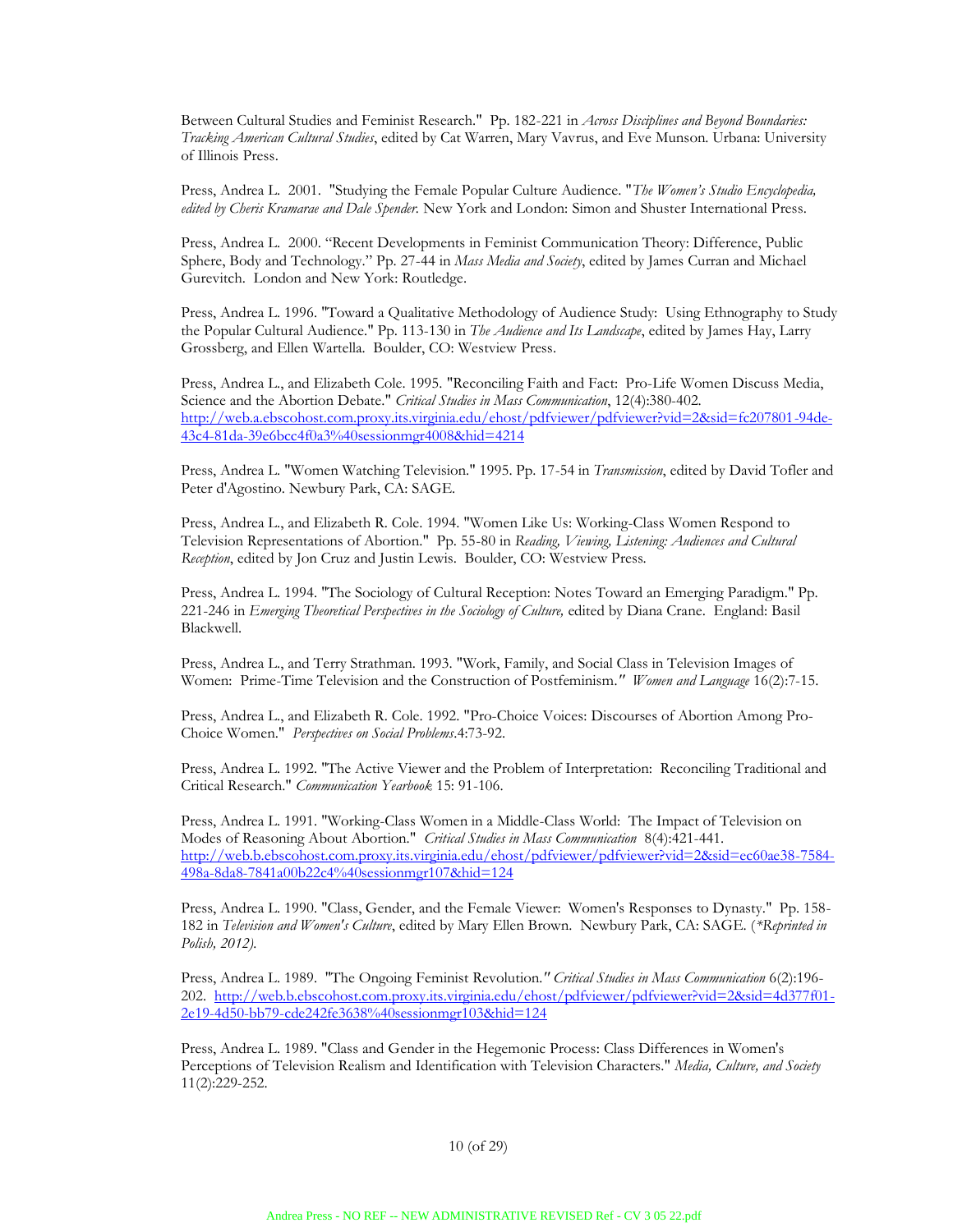Press, Andrea L. 1986. "New Views on the Mass Production of Women's Culture." *Communication Research* 13(1):139-150.

Press, Andrea L. 1986. "Ideologies of Femininity: Film and Popular Consciousness in the Postwar Era." Pp. 313-323 in *Media, Audience and Social Structure*, edited by Sandra Ball-Rokeach and Muriel Cantor. Newbury Park, CA: SAGE.

## **Review Essays**

Johnson, Sara, and Andrea L. Press. Fall, 2017. "*Postfeminist Digital Cultures: Femininity, Social Media, and Self-Representation by Amy Shields Dobson; Producing Women: The Internet, Traditional Femininity, Queerness, and Creativity by Michele White; and Cupcakes, Pinterest, and Ladyporn: Feminized Popular Culture in the Early Twenty-First Century edited by Elana Levine."* Review essay commissioned by *Signs.*

Press, Andrea L. 1993. "Feminist Methodology? A Reassessment*." Contemporary Sociology 22*(1):23-30.

Press, Andrea L., and Arlene Stein. 1985. "*Pleasure and Danger: Exploring Female Sexuality." Berkeley Journal of Sociology* XXX:205-212.

## **Other Publications**

Podcast Audio- Interview, "Breasts Unbound" (Audible Podcast, 2016). By Florence Williams.

http://www.audible.com/mt/breastsunbound?source\_code=CHLORSH0412170031&ref=Prmaud\_bu\_ps& mkwid=s5biQ93MN\_dc&pcrid=191071708238&pmt=b&pkw=%2Bbreasts%20%2Bunbound&cvosrc=ppc .google.%2Bbreasts%20%2Bunbound&cvo\_campaign=805120971&cvo\_crid=191071708238&Matchtype= b&gclid=CKaKqZiPrNQCFYaEswodTtYC2A

Press, Andrea L., and Francesca Tripodi. 2014. "The New Misogyny.*" Chronicle of Higher Education,* Chronicle Blog. July 2, 2014. http://chronicle.com/blogs/conversation/2014/07/02/the-new-misogyny/

Press, Andrea L., and Francesca Tripodi. 2014. "What We Found While Lurking on an Anonymous College Message Board for Two Years." *SLATE*, June 5, 2014. http://www.slate.com/blogs/xx\_factor/2014/06/05/sexism\_on\_college\_campuses\_what\_we\_found\_lurkin g\_on\_college\_acb\_at\_a\_large.html

*Class Dismissed: How TV Frames the Working-Class.* 2005. Video-interview for documentary video produced by the Media Education Foundation. https://shop.mediaed.org/class-dismissed-p77.aspx

Press, Andrea L., and Bruce A. Williams. 1997. "Mass Media and the Boundaries of Public and Private Life." *Perspectives: The American Sociological Association Theory Section Newsletter* 19(3): 7-9.

Press, Andrea L. 1992. "Television and the Political Culture of Abortion*." Newsletter of the Sociology of Culture Section of the American Sociological Association* 6(3):12-15.

Press, Andrea L. 1992. "Working-Class Women Respond to the Primacy of Class in Television Representations of Abortion." Paper available as Working Paper #82 in the *Working Paper Series sponsored by the Center for the Study of Social Transformations (CSST*), University of Michigan, Ann Arbor, MI.

Williams, Bruce A., and Andrea L. Press. 1992. "Perot and Fascism." Op-Ed piece published in the *Christian Science Monitor*, September.

## **Book Reviews**

Press, Andrea L. 2006. Review of Susan J. Douglas and Meredith W. Michaels*, The Mommy Myth: The*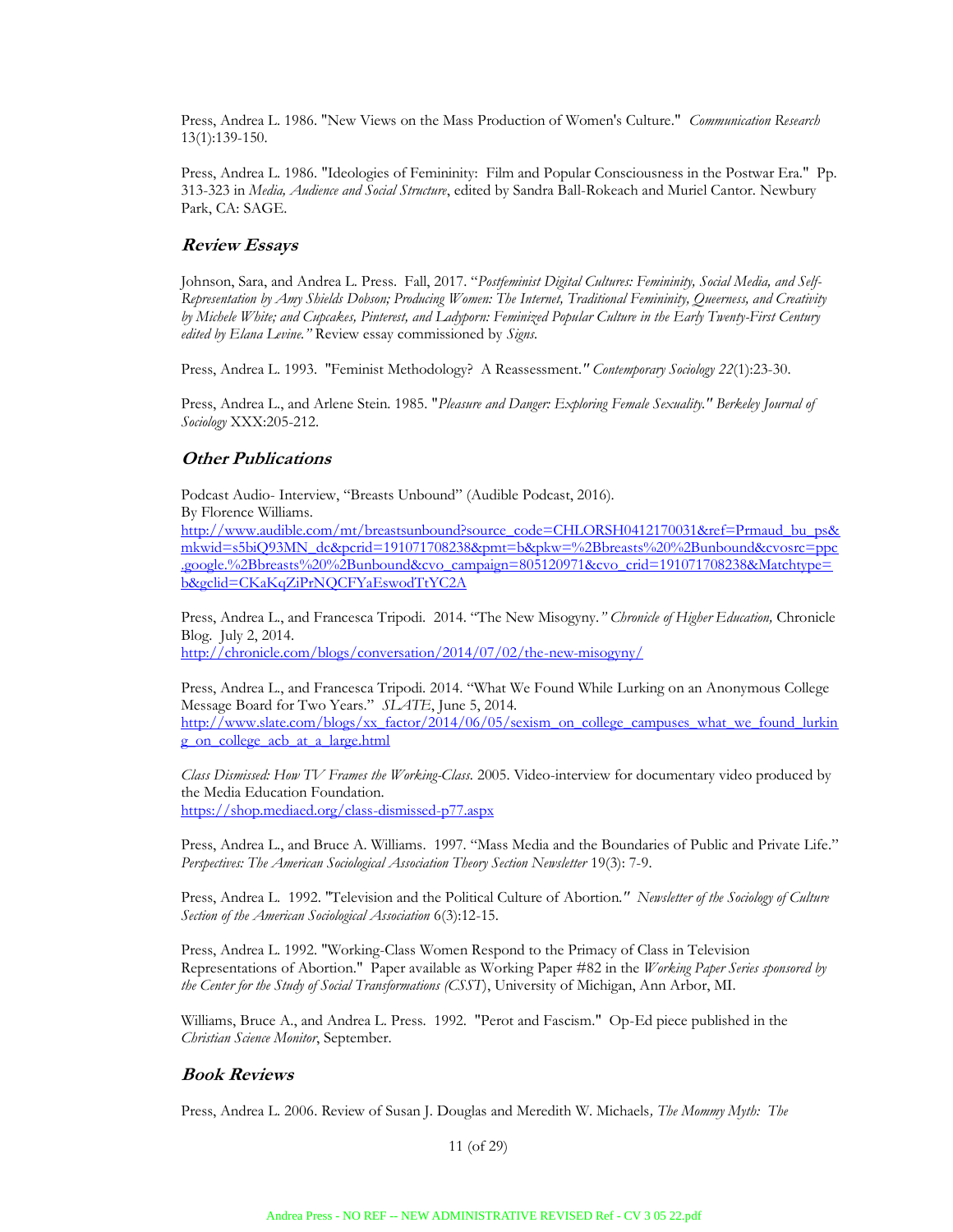*Idealization of Motherhood and How It Has Undermined Women. National Women's Studies Association Journal* 18(2):235-6.

Press, Andrea L. 2005. Review of Elizabeth Long, *Book Groups. Contemporary Sociology* 34(2):160-161.

Press, Andrea L. 2002. Review of Laura Grindstaff, *The Money Shot: Trash, Class, and the Making of TV Talk Shows.* Chicago: University of Chicago Press. *Contexts* 1(4):69-70, Fall-Winter 2002.

Press, Andrea L. 1993. Review of Sut Jhally and Justin Lewis, *Enlightened Racism: The Cosby Show, Audiences, and the Myth of the American Dream. American Journal of Sociology* 98:219-221.

Press, Andrea L. 1983. Review of *Culture, Society and the Media*, edited by Gurevitch, Bennett, Curran, and Woollacott*. Contemporary Sociology* 12(5):555-556.

## **Papers Presented, Panels Organized**

"Intersections of Race and Feminism." Panel Chair, Feminist Scholarship Division. May 2022 Meetings of the International Communication Association. Paris, France.

"Media, Gender, and Religion in Context(s)." Panel Chair and Co-Organizer, "Intersectional Imaginaries in Media, Religion and Gender." Pre-Conference for the May 2021 Meetings of the International Communication Association. Virtual.

ICA Fellows Panel, Roundtable discussion on intellectual origins of our work. Presented and recorded for the May 2021 Meetings of the International Communication Association. Virtual.

"Representations of Women's Work in Classical Cinema." Panel Organized (by invitation) and paper prepared for presentation at the April, 2020 Meetings of the American Sociological Association, San Francisco, CA. Panel cancelled due to pandemic.

"Ressentiment and the Reception of *Dynasty.*" Paper prepared for presentation at the April, 2020 Meetings of the Society for Cinema and Media Studies, Denver, CO. Panel cancelled due to pandemic.

"Gender and Culture." Roundtable organized and paper presented at the August, 2019 Meetings of the American Sociological Association, New York, NY.

Panel Chair and Moderator, "Gendered Media Reception" at the August, 2019 Meeting of the Media Sociology Pre-Conference of the American Sociological Association, New York, NY.

Panel Organizer, Chair, and Presented. "Sex, Class and Trash." Media and Class Panel at the May, 2018 Meetings of the International Communication Association. Prague, Czechoslovakia.

"Swipe Right for Assault." Paper presented at the May, 2018 Meetings of the International Communication Association, Prague, Czechoslovakia.

"How Media Shape Group Boundaries." Chair for Thematic Session, 2017 American Sociological Association Meetings, Montreal, Canada.

"Media, Gender, Culture." Session Organizer, Sociology of Culture Section, 2017 American Sociological Association Meetings, Montreal, Canada.

Panel Organizer, Chair and Commentator, "Reflecting on *Popcorn Venus* and Early Feminist Film Criticism with Marjorie Rosen." *Society for Cinema and Media Studies,* March, 2017 Meeting in Chicago, IL.

"Media Sociology." Panel Chair and Organizer (of two regular session panels), August, 2016 Meetings of the American Sociological Association, Seattle, WA.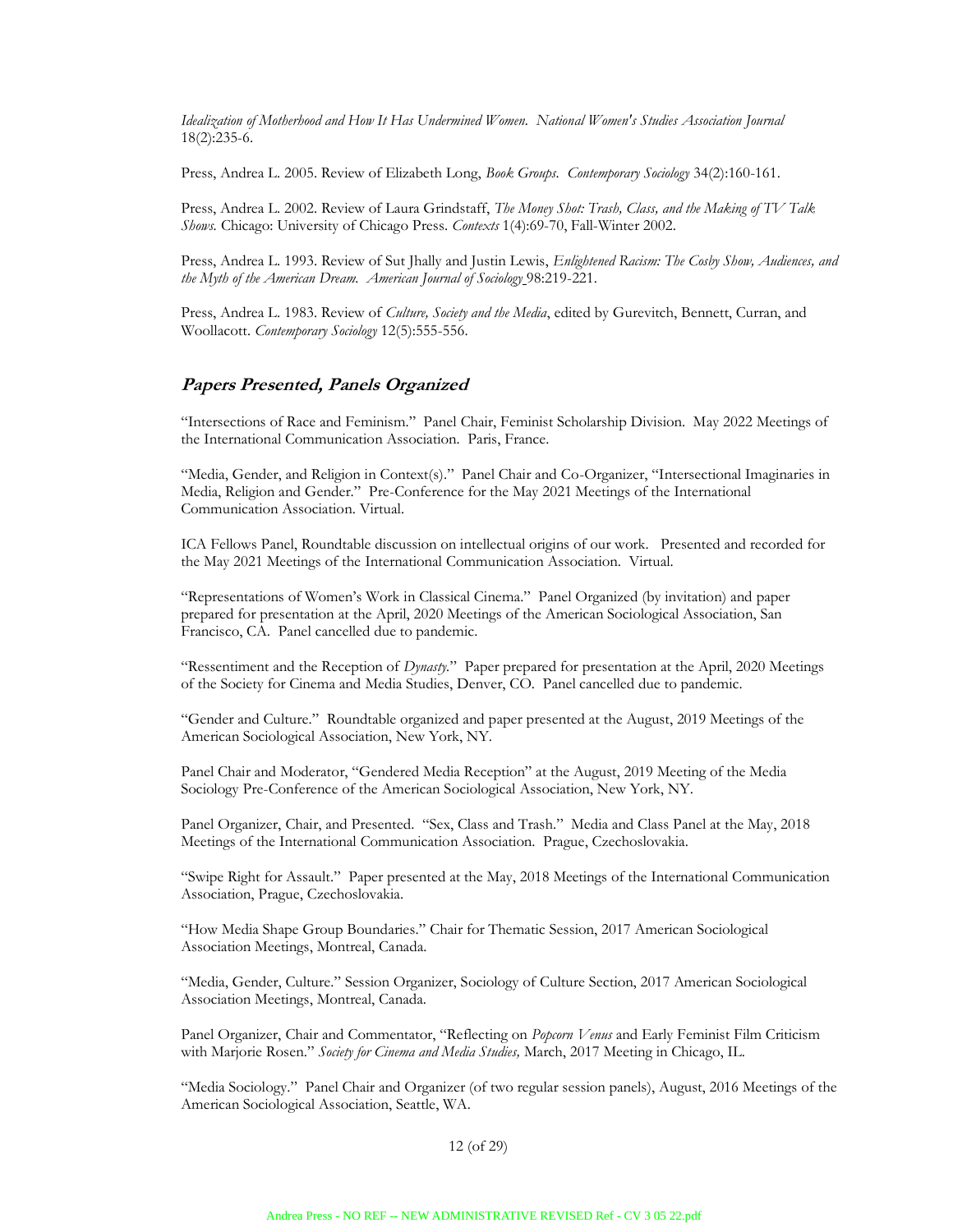"The Life and Intellectual Legacy of Tamar Liebes." Panel organized, chaired, and presented on, for the June, 2016 Meetings of the International Communication Association, Fukuoka, Japan.

"Is There Still a 'Dominant' in the Field of Feminist Media Studies?" Roundtable Presentation, for the June, 2016 Meetings of the International Communication Association, Fukuoka, Japan

"The Classed 'Gaze" of New Media: A Comparison of Sexism, Homophobia, and Redemption in Contrasting New Media Platforms." Paper presented at the June, 2015 Meetings of the Console-ing Passions Conference, Dublin, Ireland.

"A Much-Anticipated Release: Exploring Reactions to Fifty Shades on Film." Panel Discussant, at the May, 2015 Meetings of the International Communication Association Conference, San Juan, Puerto Rico.

"Sex, Class and Trash." With Marjorie Rosen. Paper presented at the November, 2014 Meetings of the Film and History Conference, Madison, WI.

"She's Beautiful When She's Angry." Introduction to the feminist documentary (with Marjorie Rosen), Virginia Film Festival, November 2014.

"Media, Technology and Sociology," Chaired panel at the October, 2014 Meetings of the Association for Applied and Clinical Sociology. Pittsburgh, PA.

"New Media, Democracy, and Slut-Shaming Women." Paper delivered and panel chaired at the August, 2014 Media Sociology Preconference of the American Sociological Association. Oakland, CA.

Speaker at the Virginia Film Festival, introducing the documentary "Wonder Women: The Untold Story of American Superheroines." Introduction at the Virginia Film Festival, November, 2013.

"Gender Myths in Participatory Culture." Invited Keynote roundtable panelist at the June, 2013 Meetings of the Console-ing Passions Conference, De Montfort University, Leicester, UK.

"Feminism LOL and the Postfeminist Agenda: Repoliticizing Feminist Media Studies in a Postfeminist Age." Panel discussion (organized and co-led with Laura Grindstaff) at the June, 2013 Meetings of the International Communication Association, London, UK.

"Feminism in the Age of Reality Television." Paper invited for presentation at the "Television for Women" Conference, University of Warwick, United Kingdom, May, 2013.

"Television for Women." Keynote Roundtable Panelist, "Television for Women" Conference, University of Warwick, United Kingdom, May, 2013.

"FEMINISM LOL: Media Culture and "feminism on the ground" in a Postfeminist Age." Paper invited for featured panel at the August, 2012 Meetings of the American Sociological Association, Denver, CO.

"Feminism on the Ground, Postfeminism in the Air: Articulation of Gender and Class by Reality TV Viewers." Jersey Shore Studies Conference, University of Chicago, October, 2011.

"Postfeminism and the Internet: College Confidential and Feminist Expression." Paper presented at the Transforming Audiences 3 Conference, Westminster, United Kingdom, August, 2011 (with Francesca Tripodi).

"Gender, Class and Reality: How JERSEY SHORE Affects the Vision of Social Class Amongst U.S. Viewers." Paper presented at the International Association for Media Communication and Research, Istanbul, Turkey, July 2011.

"What Is Feminist Work?" Feminist Editing Roundtable, International Communication Association, Boston,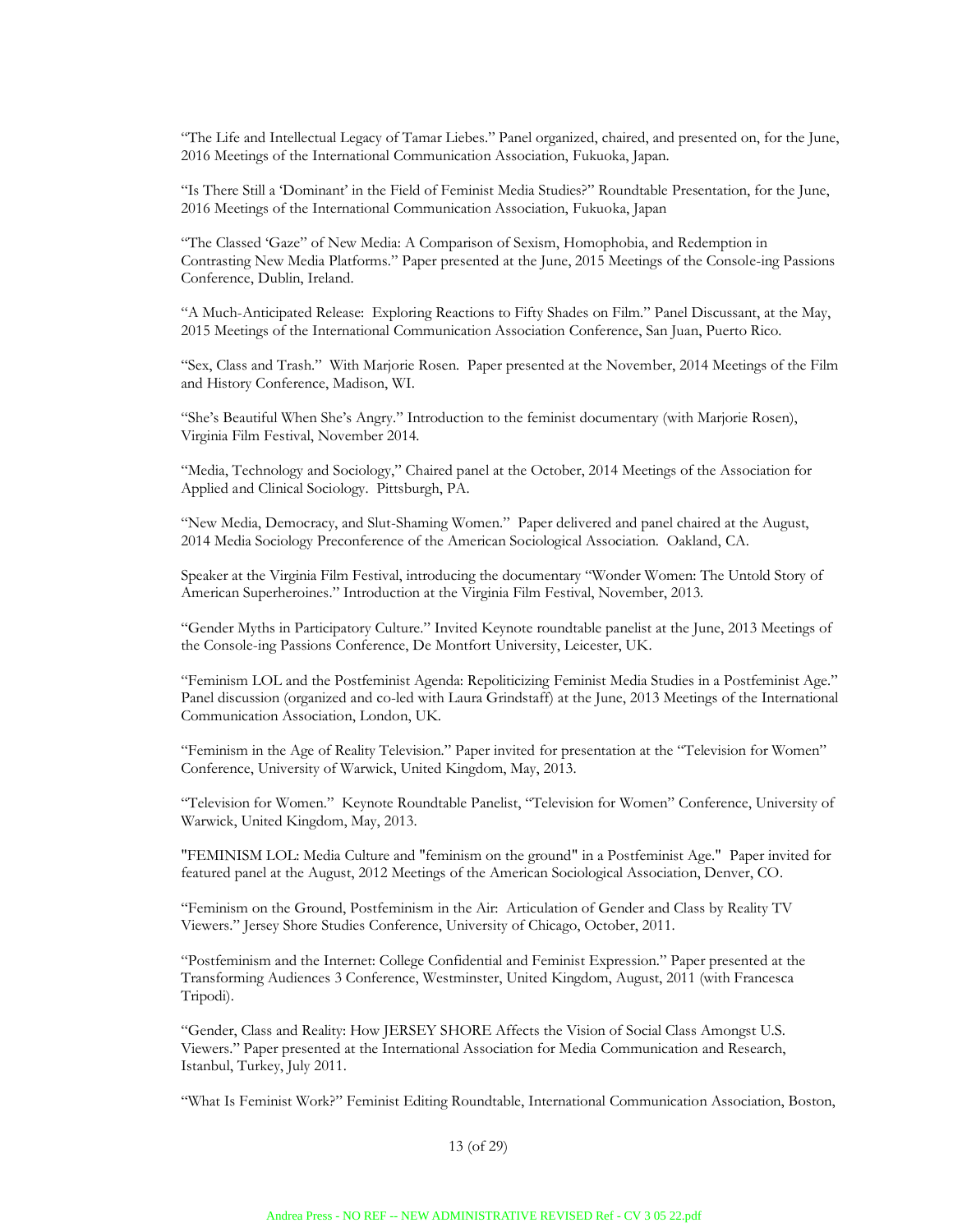MA, May 2011.

"Navigating the Media Sphere." Commentator at Carter Woodson Conference, March, 2011.

"Poke Me: Teens, Sex and Social Media." Drama Department Panel, University of Virginia, March, 2011.

"Media Sociology." Organizer, Presider and Chair of two Regular Session Panels, American Sociological Association Meetings, Atlanta, Georgia, August 2010.

"Women and Film." Co-organizer and panelist, Virginia Film Festival. November, 2009.

"The Feminine/Feminist Presentation of Self in Currently Popular TV and Film." Paper delivered at the September, 2009 Transforming Audiences 2 Conference, Communications and Media Research Institute, University of Westminster, London, England.

"Religion, Politics and Media: Why the Left Doesn't Understand Religion in American Life." Co-organizer (with Stewart Hoover) for pre-conference to the 2009 ICA Meetings in Chicago, IL.

"Feminist Media Studies: An Identity or a Method?" Panel organized for the May, 2009 Meetings of the ICA in Chicago, IL (with Maria Mastronardi).

"Feminism as a Subjective State: Girls and Women Discuss Femininity and Feminism in America's Next Top Model." Paper delivered at the May, 2009 Meetings of the International Communication Association, Chicago, IL.

"Gender, Race and Media." Panel organizer and speaker, Virginia Film Festival, November 2008.

"Setting a New Agenda for Media Studies." Plenary speaker at the closing plenary roundtable at the Exploring New Media Worlds conference, Texas A&M, February/March, 2008.

"Copyright, Law and Policy." Chair and Discussant for panel at the Exploring New Media Worlds conference, Texas A&M, February/March, 2008.

"Gender and Media." Panel organizer and speaker, Virginia Film Festival, November 2007.

"Political Uses of the Internet and Other Media." Paper delivered at the National Communication Association Meetings, November, 2006, San Antonio, Texas (with Bruce A. Williams, Ellen Moore, Camille Johnson-Yale).

Panel Co-Organizer (with Elizabeth Long), "Gender and Culture," Gender Section, American Sociological Association, August, 2006, Toronto, Canada.

"Media and the Structuring of Public Discourse: The Ethnographic Study." Paper delivered at the June, 2006 Meetings of the International Communication Association, Dresden, Germany (with Camille Johnson-Yale).

"Everyday Media Consumption and Democratic Engagement: Comparative Perspectives." Paper delivered at the June, 2006 Meetings of the International Communication Association, Dresden, Germany (with Bruce A. Williams, Ellen Moore, Camille Johnson-Yale).

Session Organizer, "Religion and the Media in Public Life," National Communication Association Meetings, Boston, MA, November, 2005.

"Religion, Politics, and the Use of Media in American Public Life." Paper presented at the National Communication Association Meetings, Boston, MA, November, 2005 (with Bruce A. Williams).

"Assessing the Health of Research on Youth and Adolescence." Participant in Roundtable Discussion, National Communication Association Meetings, Boston, MA, November, 2005.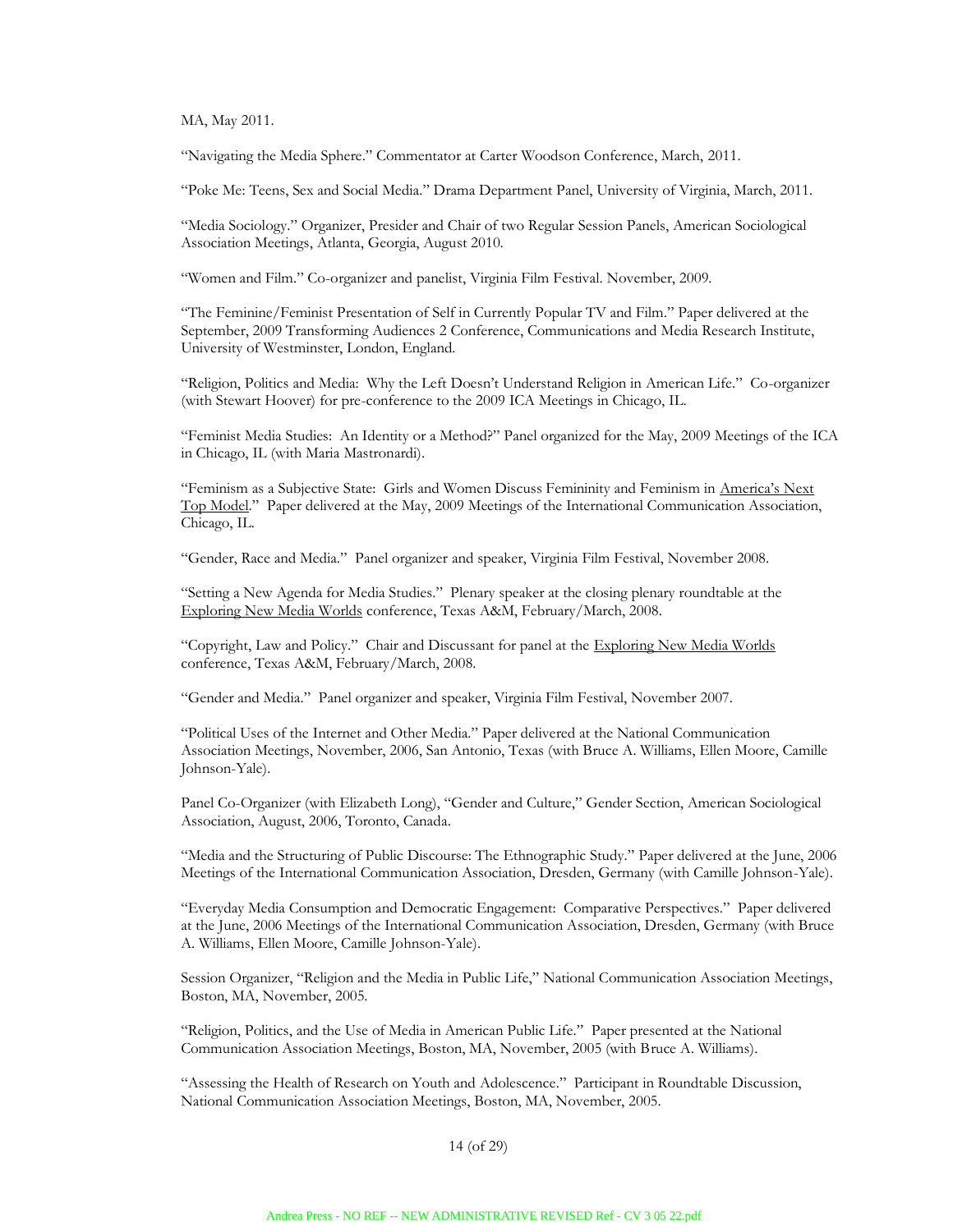"Connecting the Private to the Public: Media and the Future of Public Life." Paper presented at the American Political Science Association Meetings, Washington, D.C., September, 2005 (with Bruce A. Williams, Camille Johnson-Yale, and Ellen Moore).

"Re-envisioning Civic Life: Normative and Critical Lessons from the BLACKWELL COMPANION TO THE SOCIOLOGY OF CULTURE." Roundtable participant, American Sociological Association Meetings, Philadelphia, PA, August, 2005.

"Thematic Session on Media Cultures." Invited thematic session participant, American Sociological Association Meetings, Philadelphia, PA, August, 2005.

"Qualitative Inquiry and Female Adolescence: A Roundtable Discussion." Roundtable Participant at the Qualitative Inquiry Conference, University of Illinois at Urban-Champaign, May, 2005.

"Bridging Media Research, Activism, and Practice." Thematic Session participant, American Sociological Association Meetings, San Francisco, CA, August, 2004.

"Public Sociology and the Media," Session Organizer, invited by the Program Committee, American Sociological Association Meetings, San Francisco, CA, August, 2004.

"Beyond the Digital Divide: How Technology is Creating a New Underclass." Paper presented at the Digital Generations: Children, Young People, and New Media conference, at the Centre for the Study of Children, Youth and Media, Institute of Education, University of London, July, 2004.

"The Uses of Ethnographic Cultural Study: Can Ethnography Respond to the Crises of Legitimacy and Representation?" Panel organizer and participant, Crossroads 2004 Conference in Cultural Studies, University of Illinois at Urbana/Champaign, June, 2004.

"Taking Audience Research Into the Age of New Media: Old Problems and New Challenges" (with Sonia Livingstone). Paper presented at the May, 2004 Meetings of the International Communication Association, New Orleans.

"The New Youth: Gender and Adolescence in and around Old and New Media." Panel organizer and participant, Console-ing Passions Conference, New Orleans, May, 2004.

"Tracing the Everyday Nature of the Digital Divide." Paper delivered at the conference entitled "Current Research on Audiences," University of Versailles-St.-Quentin-en-Yvelines, France, Nov. 13-14, 2003.

"Celebrity and Everyday Life: the Construction of the 'Lottery Celebrity' on Reality Television." Paper delivered at the conference entitled "Representing Culture and Constructing Identity in Talk on Television," Centro di Studi sui Linguaggi Specifici, University of Bologna, Italy, June 27-28, 2003.

"Has Feminism Caused a Wrinkle on the Face of Hollywood Cinema? A Tentative Appraisal of the 90's" (with Tamar A. Liebes). Paper delivered at the Meetings of the International Communication Association, San Diego, California, May 2003.

"Teens Talk Internet: Stylistic Differences in Teens' Use of On-Line Communications." Paper presented at the Cultural Returns Conference, St. Hugh's College, Oxford, England, September 2002.

"Audience Research" panel, chair and commentator, conference entitled "After September 11: TV News and Transnational Audiences Symposium," September 9-11, 2002.

"Great Expectations: Observations on the Family Home as on Online Learning Centre." (with Sonia Livingstone). Paper presented at the International Association of Mass Communication Research, Barcelona, July 2002.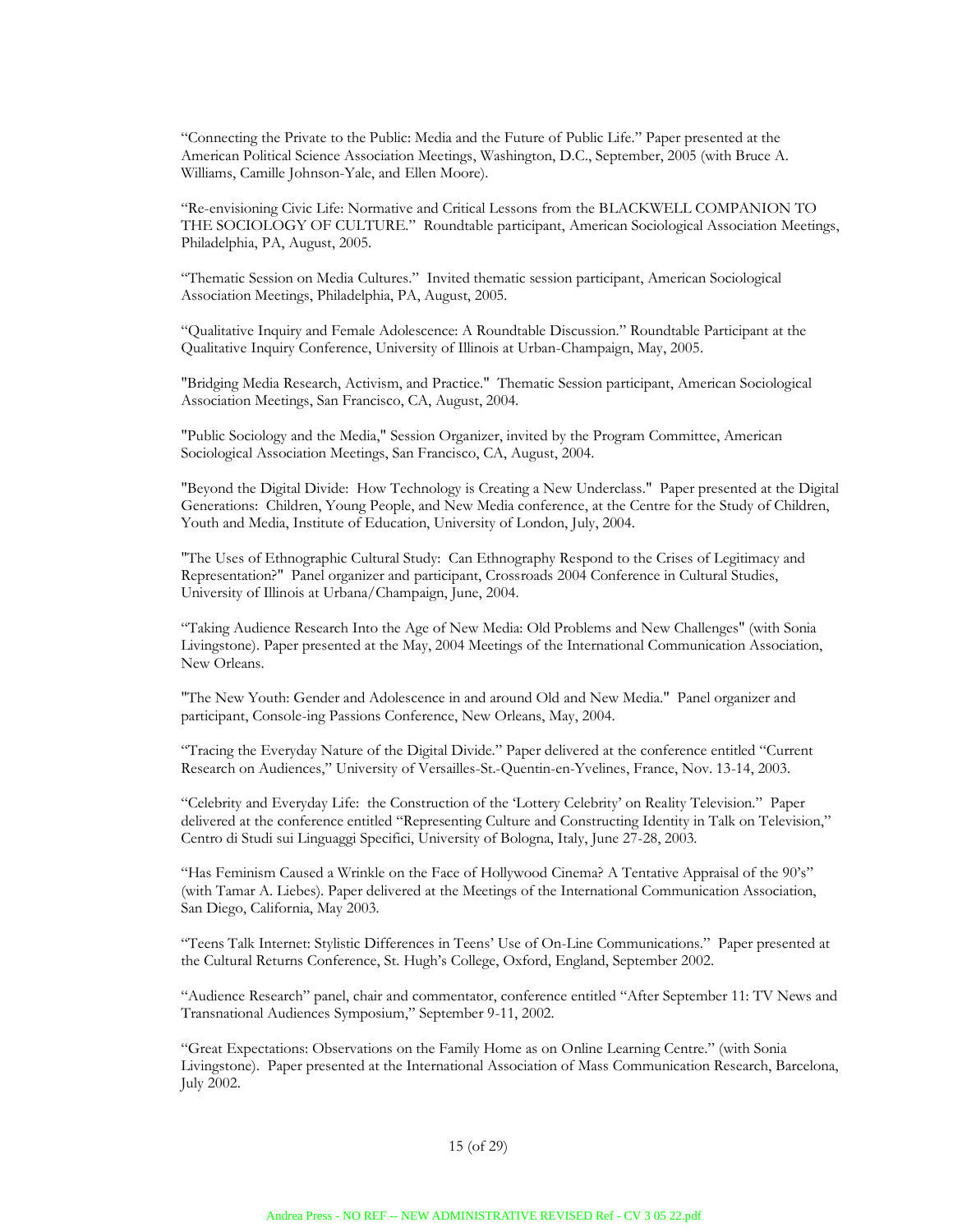"Tracing the Gendered Nature of the Digital Divide." (with Sonia Livingstone). Paper presented at the International Association of Mass Communication Research, Barcelona, July 2002.

"Great Expectations: Observations of the Family Home as an Online Learning Centre" (with Sonia Livingstone). Paper presented at the Ethnographies of the Internet Conference sponsored by the Programme in Comparative Media Law and Policy, Oxford University, Oxford, England.

"Global Feminist Ethnography." Keynote Address delivered in October, 2001, at the conference on "Global Ethnography" held in St. Louis (by a group on global ethnography that is an offshoot of the ICA).

"Self and Other in Ethnographic Research: Reflections on Current Research," at the May, 2001 meetings of the International Communication Association in Washington, D.C.

"Kids On-Line: An Atlantic Divide?," paper presented at the Inaugural International Media Conference, "Global Village or Global Image? Representing Diversity and Difference," British Film Institute, London, July 2001.

"From the Public Sphere to the Body, and Back Again: Dominant Conceptual Frames in Feminist Communication Theory." Talk delivered at the February, 2001 Women's Studies Research Forum, University of Illinois.

"Cultural and Media Representation of Oppression and Domination," paper presented at Thematic Session of the American Sociological Association Meetings, Washington, D.C., August 2000.

"Gender, Class, and Culture." Plenary response given at the pre-conference, Sociology of Culture Section of the American Sociological Association, Washington, D.C., August 2000.

Discussant, panel entitled "The Good, the Used, and the Butch: Paradigms of Femininity in Popular Culture and Everyday Practices." Philosophy of Communication panel, at the June, 2000 ICA Meetings, Acapulco, Mexico.

Discussant, panel entitled "Postfeminism and Popular Television." Feminist Theory Section Panel, at the June, 2000 ICA Meetings, Acapulco, Mexico.

Discussant, panel on "Gender and Popular Music," presented at the November, 1999 Meetings of the National Communication Association, Chicago, Illinois.

"Consumerism and the Languages of Class" (with Ellen Rosenman). Paper presented at the August, 1999 Meetings of the American Sociological Association, Chicago, Illinois.

"Will I Be Pretty, Will I Be Rich? Teenage Girls' Cultural Images of Future Success" (with Tamar Liebes). Paper delivered at the June, 1999 Meetings of PRAGMA 99, Tel Aviv, Israel.

"Beyond Methodological Foundations: The Gap Between Social Theory and Media Research Practice" (with Peter Lunt). Paper presented at the May, 1999 Meetings of the International Communication Association, San Francisco, California.

"Listening to Abortion: Focus Group Methodology in Feminist Psychology" (with Elizabeth Cole). Paper presented at the August, 1998 Meetings of the American Psychological Association, San Francisco, California.

"New Directions in Political Culture Research" (with Nina Eliasoph and Paul Lichterman). Sociology of Culture Roundtable Discussion led at the August, 1998 Meetings of the American Sociological Association, San Francisco, California.

"Speaking of Abortion: Feminist Methods in Communication Research" (with Elizabeth Cole). Paper presented at the July, 1998 Meetings of the International Communication Association, Jerusalem, Israel.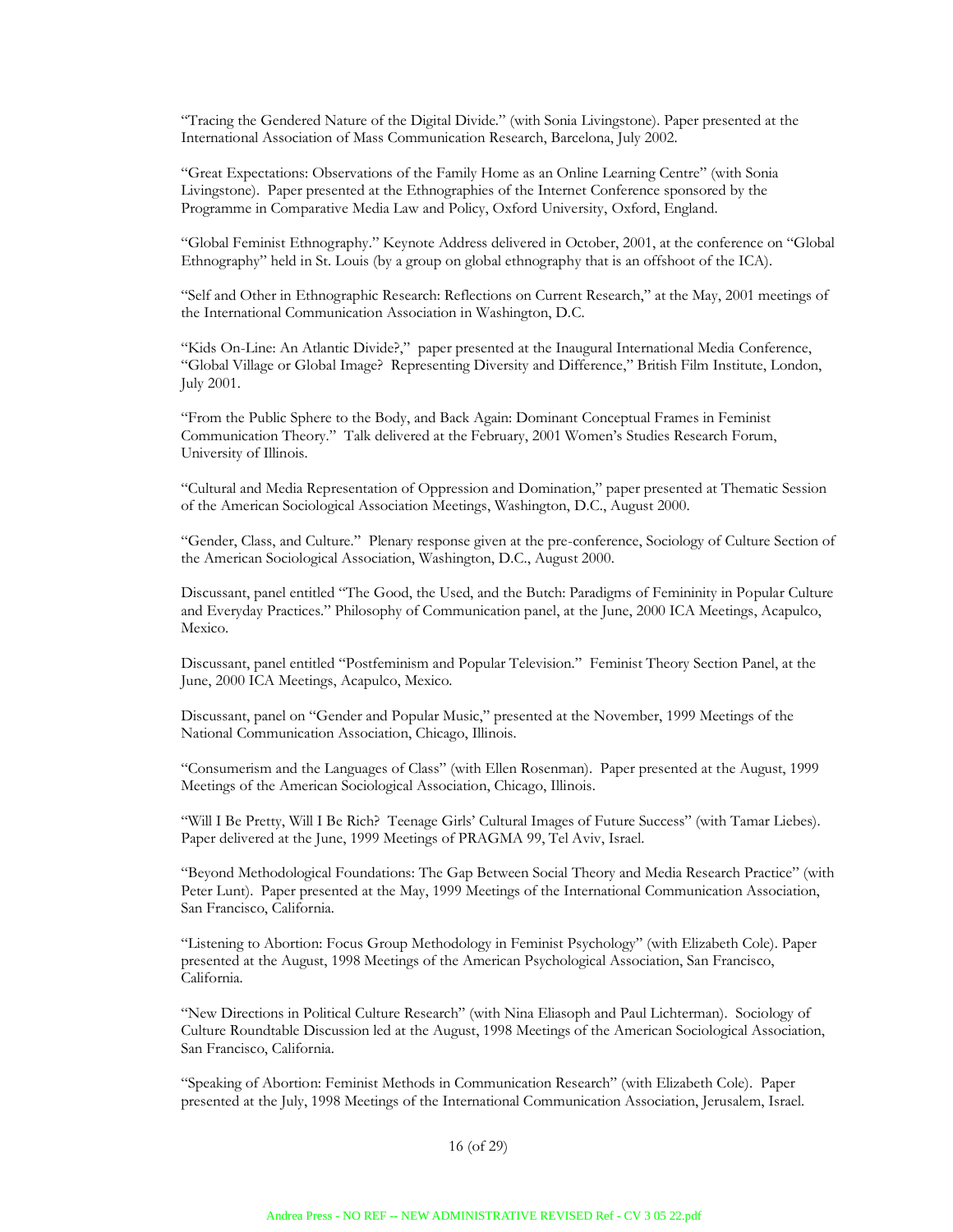"Listening to Abortion: Focus Group Methodology in Feminist Psychological Research" (with Elizabeth Cole). Paper presented at the August, 1997 Meetings of the American Psychological Association, Chicago, Illinois.

"What Can We Hear After Postmodernism? Doing Feminist Field Research in the Age of Cultural Studies" (with Linda Blum). Paper presented at the August, 1996 Meetings of the American Sociological Association, New York, New York.

Discussant, Panel on "Culture and Identity: Identity-Formation in Small Groups" at the August, 1996 Meetings of the American Sociological Association, New York, New York.

Discussant, Panel on "Feminist Representational Practices in the Public Sphere," for the May, 1995 Meetings of the International Communication Association in Albuquerque, New Mexico.

Presider and Discussant, Panel on "Television Talk Shows" for Console-ing Passions Conference, April 1995, Seattle, Washington.

Organized Panel on "Political Culture" (co-organized with Paul Lichterman) for the August, 1994 Meetings of the American Sociological Association, Los Angeles, California.

"Toward a Cultural Theory of Reception" (with Paul Lichterman). Paper presented at the August, 1993 Meetings of the American Sociological Association, Miami, Florida.

"Faith Meets Fact: Pro-Life Women Discuss Media, Science, and the Abortion Debate." Paper presented at the June, 1993 31st International Congress of the International Institute of Sociology, Paris, France.

"Politics and Activism in Television and Citizen Discourse" (with Bruce A. Williams and Michael X. Delli Carpini). Paper presented at the May, 1993 Meetings of the International Communication Association, Washington, D.C.

"Feminist Theory and Reception Theory" (with Mary Ellen Brown). Panel co-organizer and co-discussant, for the May, 1993 Meetings of the International Communication Association, Washington, D.C.

"Imagining Our Lives: Television, Women's Talk, and the Political Culture of Abortion." Paper presented at the conference entitled Console-ing Passions: Television, Video, and Feminist Studies, University of Southern California, Los Angeles, April 1993.

"Television and Social Problems Discourse: Environmentalism and Abortion Rights," (with Bruce A. Williams and Michael X. Delli Carpini). Paper presented at the Meetings of the Speech Communication Association, Chicago, Illinois. November, 1992.

"Their Own Medicine: Pro-Life Women Discuss Media, Science, and the Abortion Debate" (with Elizabeth Cole). Paper presented at the Meetings of the Society for the Study of Social Problems, Pittsburgh, Pennsylvania. August, 1992.

Discussant, at the "Gender, Culture, Power" Session. Meetings of the American Sociological Association, Pittsburgh, Pennsylvania. August, 1992.

"Reconceptualizing Our Lives: Television and the Political Culture of Abortion" (with Elizabeth Cole). Paper presented at the Meetings of the American Sociological Association, Pittsburgh, Pennsylvania. August, 1992.

"Reinterpreting Television: Abortion and the Study of the Female Audience." Paper presented at the Theory, Culture, and Society Conference, Champion, Pennsylvania. August, 1992.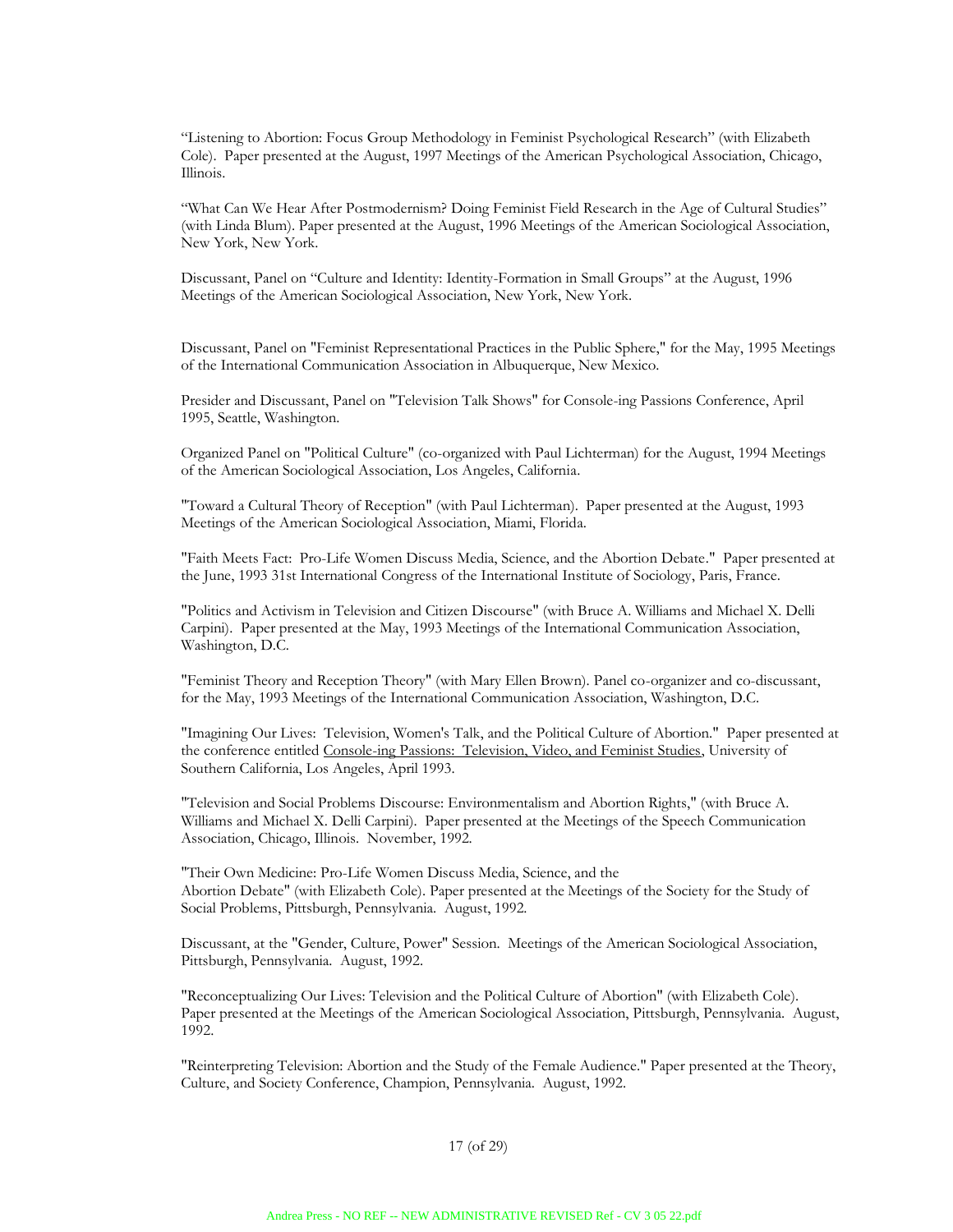"Cognitive Constructions of Abortion Among Pro-Choice and Pro-Life Women" (with Elizabeth Cole). Paper presented at the August, 1992 Meetings of the International Society of Political Psychology, San Francisco, California.

"Working-Class Women Respond to the Primacy of Class in Television Representations of Abortion." Paper presented at the "Reconceptualizing Power" Conference, sponsored by the Center for the Comparative Study of Social Transformations, The University of Michigan, Ann Arbor, Michigan. Jan, 1992.

"Moral Discourse in the Context of Media Representations of Abortion." Paper presented at the November, 1991 Meetings of the Speech Communication Association, Atlanta, Georgia.

"Class Differences in Women's Responses to Televised Treatments of Abortion." Paper presented at the August, 1991 Meetings of the American Sociological Association, Cincinnati, Ohio.

"Television and the Representation of Social Class." Paper delivered at the Conference on Collective Representations and Identity, organized by the Research Center for Group Dynamics, Institute for Social Research, University of Michigan. April, 1991.

"Mass Media and Moral Discourse: The Impact of Television on Modes of Reasoning About Abortion." Paper presented at the May, 1991 Meetings of the International Communication Association, Chicago, Illinois.

"Toward a Qualitative Methodology of Audience Study: Adapting Ethnography to Audience Research." Paper invited for presentation at the September, 1990 Toward a Comprehensive Theory of the Audience Conference, Champaign, IL.

"'Teenagers Shouldn't be Doing Things Like That Unless They're in Love'" Life Practices, Moral Rhetoric and Modes of Speaking About Abortion." Paper presented at the August, 1990 Meetings of the American Sociological Association in Washington, D.C.

"High and Low Culture in the United States: Recent Theoretical Approaches and Challenges." Roundtable presentation and discussion organized for the August, 1990 Meetings of the American Sociological Association in Washington, D.C. (with Terry Strathman).

"Theorizing and Researching the Feminist Audience." Roundtable presentation and discussion offered at the June, 1990 Meetings of the International Communication Association, Dublin, Ireland.

"Protest, Television, and Political Discourse: Prime-Time Recreates the Sixties" (with Michael X. Delli-Carpini and Bruce A. Williams). Paper delivered at the June, 1990 Meetings of the International Communication Association, Dublin, Ireland.

Organized Thematic Session for the August, 1989 Meetings of the Society for the Study of Social Problems, entitled Mass Media in the Making and Unmaking of Social Problems. Presented "Postfeminism as Constructed in the Mass Media" (with Terry Strathman), Berkeley, California.

"Television and the Socialization of Political Meaning" (with Bruce A. Williams and Michael X. Delli-Carpini). Paper delivered at the June, 1989 Meetings of the International Society of Political Psychology, Israel.

"Feminists Thinking About Feminist Work: The Ongoing Revolution in Communication." Paper presented at the May, 1989 Meetings of the International Communication Association in San Francisco, CA.

Organized panel for the May, 1989 Meetings of the International Communication Association, entitled Studying the Popular Culture Audience: New Developments in Theory and Qualitative Research.

"The Hegemony of the Text: A Critique of Text-Centered Conceptions of Television Viewing" (with Ron Lembo). Paper presented at the May, 1989 Meetings of the International Communication Association, San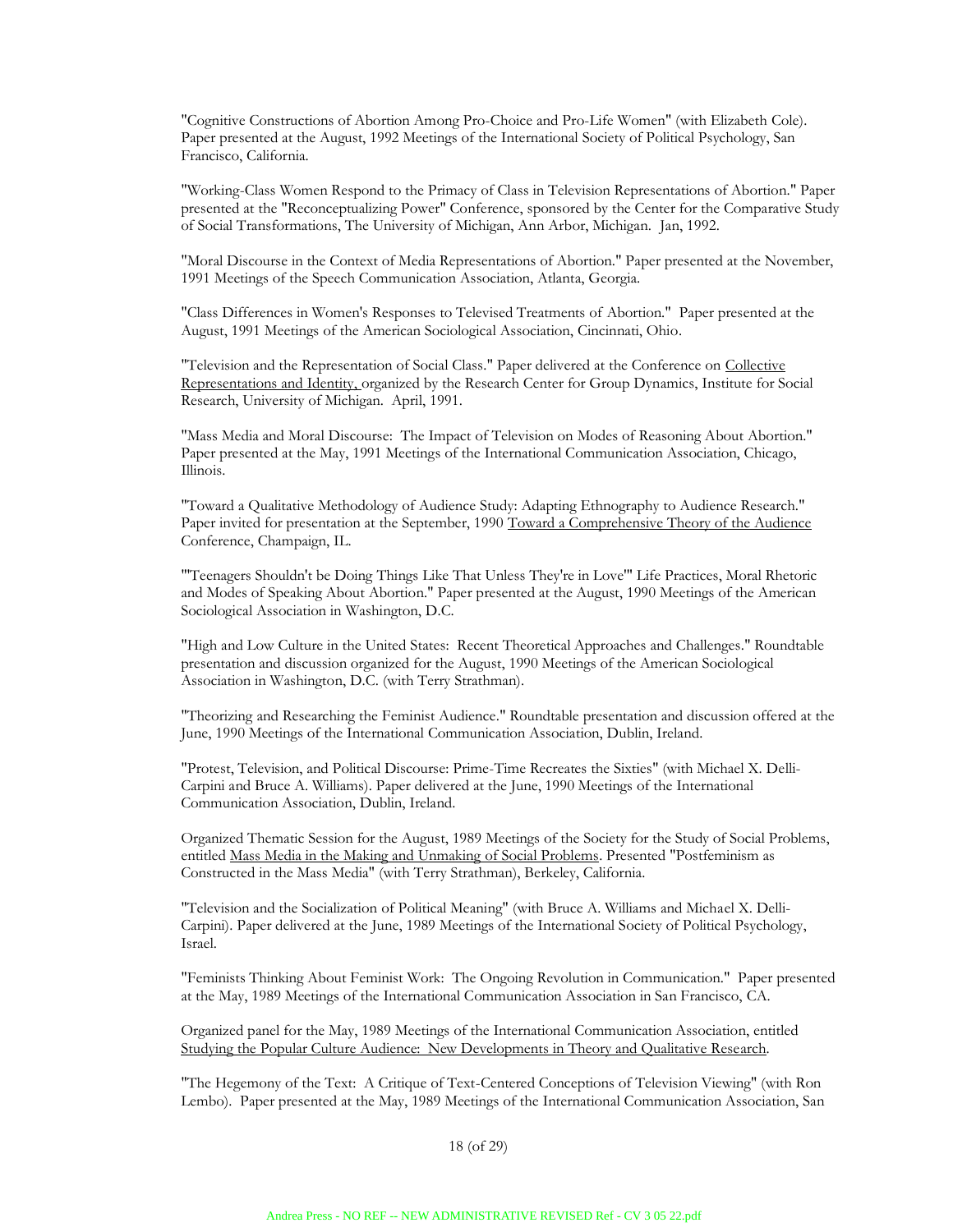Francisco, CA.

Panel organizer and discussant for the August, 1988 Meetings of the American Sociological Association, panel entitled Studying the Audience for Culture and the Mass Media (co-organized with Terry Strathman). Atlanta, GA..

"Class and Gender in the Hegemonic Process." Paper presented at the July, 1988 Meetings of the International Television Studies Conference in London, England.

"New Developments in Thinking About Feminist Epistemology: In a Different Voice and Women's Ways of Knowing." Paper presented at the November, 1987 Meetings of the Association for Humanist Sociology in Lexington, KY.

"Feminist Communication Research as Cultural Criticism." Paper presented at the Colloquium on Communication and Culture, held in September, 1987 at the Inter-University Centre for Postgraduate Studies in Dubrovnik, Yugoslavia.

"Feminist Views of Popular Culture Analysis." Paper presented at the Judy Chicago Feminist Symposium, Florida Atlantic University, 1986.

"Sex Roles and Mass Media Research." Roundtable luncheon presentation and at the August, 1986 Meetings of the American Sociological Association in New York, NY.

"Television Portrayals of Women's Culture." Paper presented at the June, 1986 Meetings of the National Women's Studies Association in Champaign, IL.

"Women and Work in Ideology and Reality: Romance and Work for the Working-Class Woman." Paper presented at the August, 1985 Meetings of the American Sociological Association, Washington, D.C.

"The Impact of Liberal Feminism on the Consciousness of Working- Class Women." Paper presented at the April, 1985 Meetings of the Pacific Sociological Association, Albuquerque, NM.

"Ideologies of Femininity: A Study of Film and Popular Consciousness in the Post-Feminist Era." Paper presented at the March, 1985 Meetings of the Eastern Sociological Association, Philadelphia, PA.

"Work, Family and Femininity: Experience with the Mass Media." Colloquium presentation given at the March, 1985 Meetings of the Eastern Sociological Association, Philadelphia, PA. (Co-sponsored by the Society for the Study of Social Problems.)

"Mothers, Daughters and the Mass Media: Identity Formation and Role Options for Women in the Contemporary U.S." Paper delivered at the August, 1984 Meetings of the American Sociological Association in San Antonio, TX.

"Psychoanalytic Views on Pornography." Paper delivered at the Conference of the Group for Critical Psychoanalysts, U.C. Berkeley, May 1982.

"Images of the Family in Three Decades of American Television." Paper presented at the Friends of the Family Conference in San Francisco, CA, January 1982

"Marxism and Feminism: A Reassessment." Paper delivered at the March, 1981 Meetings of the Pacific Sociological Association in Portland, OR.

"Critical Theory vs. Traditional Practice: The Debate Between Habermas and Gadamer." Paper delivered at the April, 1980 Meetings of the Pacific Sociological Association in San Francisco, CA.

# **Invited Lectures**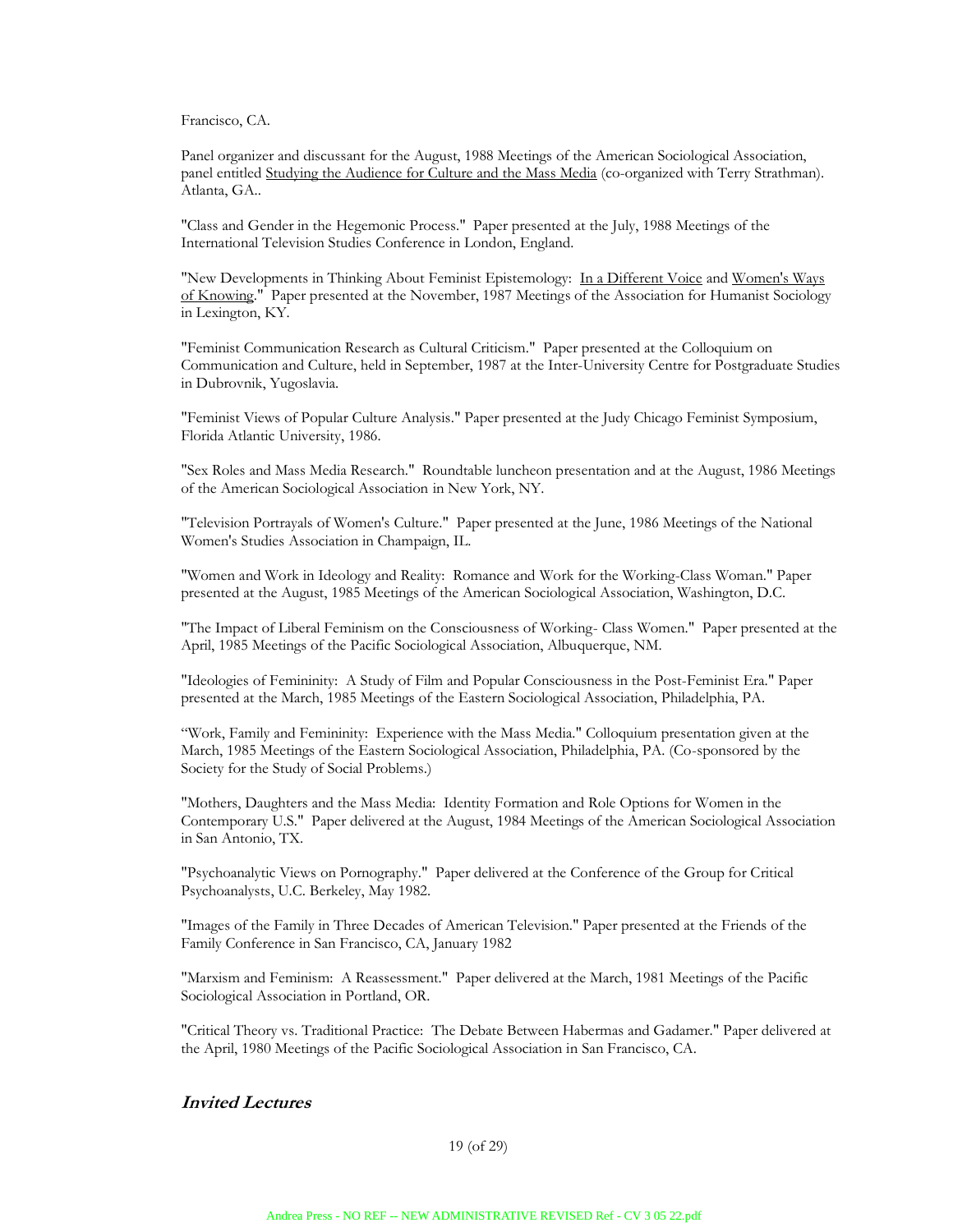"Media-Ready Feminism and the Representation of Women's Work." Invited talk at the Drexel Program in Communication, Culture and Media. April, 2020.

"Media-Ready Feminism and Everyday Sexism: Contemporary U.S. Media and the Unseen Rejection of Feminism." Invited talk hosted by the LSE Department of Media and Communication Research Forums, March, 2019.

"Swipe Right for Consent: Hookup Culture, Tinder, and Structural Sexism." Keynote delivered at the #MeToo: Where are We Now? Forum at the Institute For Education, University College London. March, 2019.

"Sexual Harassment: Law, Procedure, Future." Presentation invited by the Sexual Harassment Conference, University of Virginia. November, 2018.

"Swipe Right for Consent." Paper invited for the "MeToo and Epistemic Injustice" Symposium, Department of Philosophy, CUNY, New York, New York. October, 2018.

"Theory and Activism in the New Feminist Media Studies." Keynote Address, Feminist Media Preconference. International Communication Association, Prague, Czechoslovakia. May, 2018.

"Sex, Class, Trash." Lecture invited by the "Women on Screen and Intersectional Feminism" Conference, University of Virginia. March, 2018.

"Media-Ready Feminism and Everyday Sexism: Contemporary U.S. Media and the Unseen Rejection of Feminism." Invited talk delivered in the UCLA Anthropology Series Culture, Power, and Social Change (CPSC). January, 2018.

"New Media, New Conversations." Invited talk on Thematic Panel, American Sociological Association, Seattle, WA. August, 2016.

"Yelling and Whispering: Online Anonymous Speech and the Privileging of Opinion." Master's Tea, Calhoun College, Yale University. September, 2015.

"Who Talks and Who Listens in Online Media?" (with Francesca Tripodi). Paper delivered at the Comparative Research Workshop, Yale University, September, 2015.

"The Heritage of Professor Tamar Liebes: Current Research in Comparative Media Audiences." International Research Panel Organized at the University of Virginia, November, 2015.

American Sociological Association Thematic Panel: "Sex, Harassment, and Third-Wave Feminism: Legislating the Intimate." Delivered at the August, 2015 Meetings of the American Sociological Association, Chicago, IL

"New Class Visibilities: Data from the U.S. Case." Lecture invited by the Department of Media and Communication, University of Leicester, June, 2015.

"The Gendered Spaces of Online Communication." Lecture invited by the Department of Media and Communication, Rensselaer Polytechnic Institute, February, 2015.

Mentoring Panel, Advisor. Console-ing Passions Conference, Columbia, MO, April, 2014

Conference Keynote Roundtable Participant, Media Sociology Pre-Conference, "Mapping the Emerging Field of Media Sociology." New York University, August, 2013.

"Fractured Feminism: Social Class and the Feminism Debates." Lecture invited by the Department of Media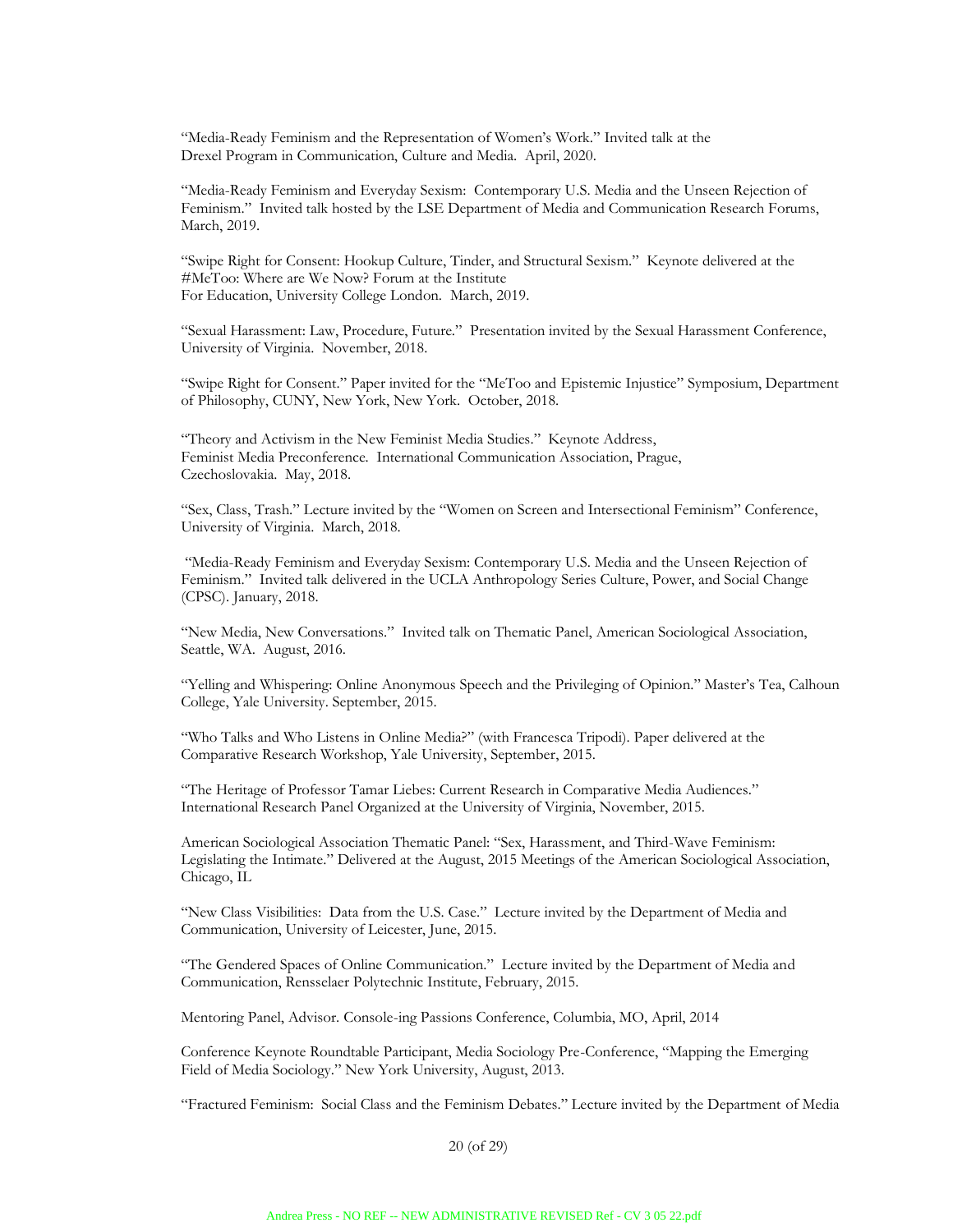and Communications, Goldsmith's University, London, June, 2013.

"Gender Myths in Participatory Culture. Invited keynote plenary panelist, Console-ing Passions Conference, De Montfort University, England, June 2013.

"Feminist Television Studies in the Last Decade." Invited plenary panelist, Feminist Television Conference, University of Warwick, United Kingdom, May, 2013.

"Feminism LOL: Media Culture and 'Feminism on the Ground' in a Postfeminist Age." Talk invited by the International Gender Studies Institute, Lady Margaret Hall, Oxford University, Oxford, United Kingdom, May, 2013.

"Women and Film." Flash seminar, invited by the University of Virginia students. April, 2013.

"Miss Representation." Invited presenter and facilitator, Women and Public Policy Conference, Batten School, University of Virginia, April, 2013.

"Relationships and the Media." Keynote lecture, Teens Take Action Organization, Planned Parenthood, Charlottesville, VA chapter, March 2013.

Invited Panelist, French Film Festival, University of Virginia, January 2013

"Feminism 2.0: Feminism, Fragmentation and Social Polarization in the New Media Environment." Colloquium delivered to the Department of Communication, Hebrew University, January, 2013.

"FEMINISM LOL": Media Culture and 'Feminism on the Ground' in the Case of Jersey Shore and Its Audience." Paper invited for the Hebrew University conference on Communicating Conflict and Consent, January, 2013.

"Feminism LOL: Media Culture and 'Feminism on the Ground' in a Postfeminist Age." Lecture invited by Beijing Language and Culture University, Sept., 2012.

"Feminism LOL: Viewers Discuss the "Sluts" of the Jersey Shore." Invited by Department of Communication and Media Studies, Fordham University, February, 2012.

"Body Image, Eating Disorders, and the Mass Media." Invited by the American Association of University Women, Charlottesville, VA, Oct., 2011.

"Changing the Way We See Women." Invited by the Rise Campaign, Charlottesville, VA. Darden School, University of Virginia, Sept, 2011.

"Jersey Shore and the Image of the Slut." Invited by the Theta Nu Xi Multicultural Sorority, Inc., University of Virginia, Sept., 2011.

"Gender and Class in the Age of Reality Television: College-Aged Women Watch Jersey Shore." Talk invited by Department of English, University of Tulsa. March, 2011.

"Gender and Media: Current Developments in Hollywood." Panel presentation invited by the Virginia Film Festival, November 2009.

"Reproductive Choices, History, and Hollywood." Lecture invited by Students United for Reproductive Freedom, Oberlin College, April, 2009.

"LincolnFest 2009," featured guest at the Abraham Lincoln Film Festival, Virginia Theater, Champaign, IL, March, 2009.

"Feminism? That's So Seventies! Girls and Young Women Discuss Femininity and Feminism in Life and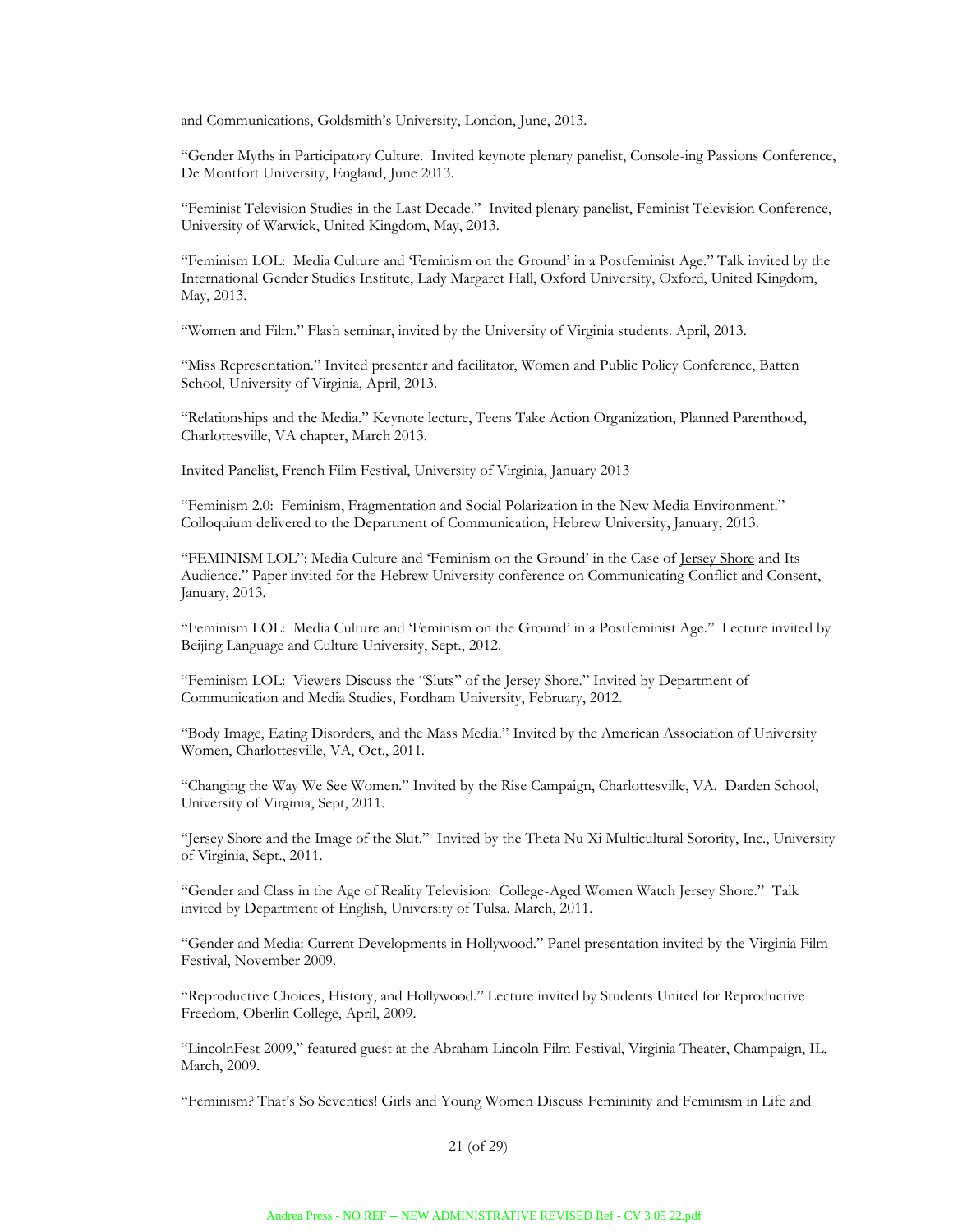Television." Lecture invited for Department of Communication Studies, Northwestern University. November, 2008.

"Television and the Missing Feminist Revolution." Elihu Katz and Paddy Scannell, organizers, "The End of Television" Conference, Annenberg School for Communication, University of Pennsylvania, February, 2007.

"Where Would Jesus Shop? The Authority of Media Culture and the Selling of Conservatism" (Press and Moore, 2006). Lecture delivered at Yale University, Sociology Department Speaker Series, November, 2006.

"Where Would Jesus Shop? The Relationship between Politics and the Use of Popular Culture in American Evangelical Churches" (Press and Moore, 2006). Lecture invited for the University of Virginia, Sociology Department and Media Studies Program. March, 2006.

"Religion, Politics, and the Psychology of Media and Politics" (Press and Moore, 2006). Lecture invited for the Symposium on the Social Psychology of the Internet, University of Bath, United Kingdom. January, 2006.

"Digital Divide? Young Women, the Internet, and Inequality." Lecture invited by Women's Studies Program and Sociology Department, University of New Hampshire, November, 2005.

"The Political Dimensions of Internet Use: Challenging the Public/Private Distinction." Paper invited for the Conference in Reception Theory, University of DE, September, 2005.

"What Digital Technologies Mean for Public Life." Keynote speech invited for featured panel at the August, 2005 Meetings of the American Sociological Association

"Public Life, Teens, and New Technologies." Invited Speaker, University of Manchester, delivered at weekin-residence, May 2005.

"Teens Online: Tracing the Everyday Nature of the Digital Divide." Colloquium Series, Invited Speaker, University of Maryland, Department of Communication. April, 2004.

"Girls Talk Internet." Media Studies Lecture Series, Invited Speaker, Washington University in St. Louis, Program in Film and Media Studies and American Culture. April, 2004.

"Ethnographies of the Audience." Colloquium speaker, invited by the Department of Communication, University of Michigan, Ann Arbor. January, 2004.

"Teens Online: Styles of Internet Use, Social Class Location and Social Mobility." Presentation invited by the Media Group, London School of Economics, December 2002.

"Methodological Considerations in Ethnographic Study of the Media." Presentation invited by the Doctoral Research Seminar, Media Group, London School of Economics, November, 2002.

"Film Theory and the Construction of the 'Spectator' in Audience Research." Lecture invited by the Audience Seminar, Media Group, London School of Economics, November, 2002.

Chair of KCPA Panel on "Dennis Cleveland," an opera by Mikel Rouse, held at Krannert Center for the Performing Arts, University of Illinois, April, 2001.

"Speaking of Abortion": Invited presentation to the Seminar on Politics, Race and Gender, Institute for Research on Women and Gender, University of Michigan, Ann Arbor, MI, April 2000.

"Issues in Feminist Communication Theory." Paper delivered to the Seminar in Culture and Society, Northwestern University, Evanston, IL, April 2000.

"Televising Abortion: Audience Methodology." Talk delivered to postgraduate seminar, Goldsmith's College,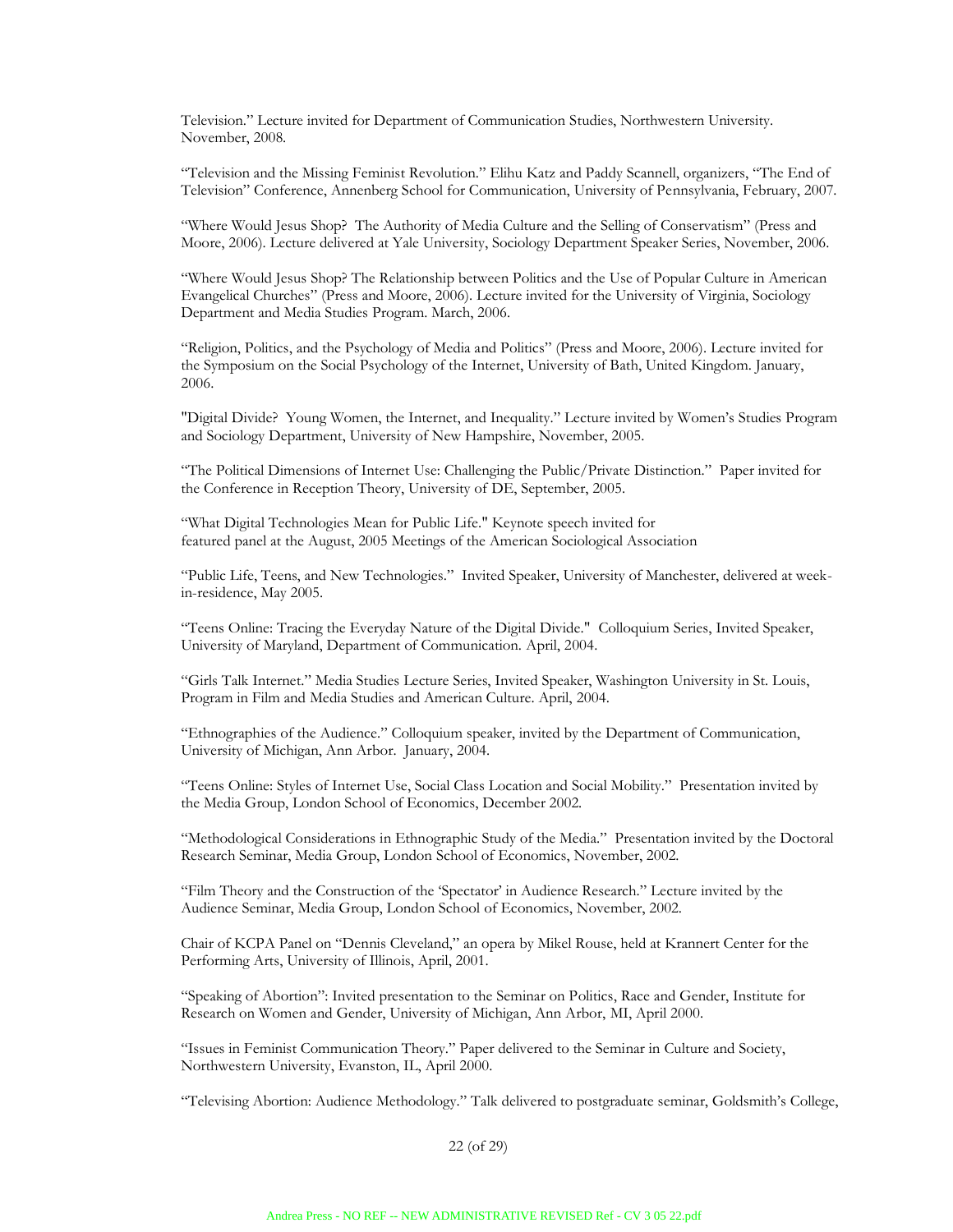London, England, December 1998.

"Ethnography and Cultural Studies." Talk delivered to PhD seminar, Media Group, London School of Economics, London, England, December 1998.

"Televising Abortion: Reflections on Theory and Method." Lecture delivered to the Department of Social Psychology and the Gender Institute, London School of Economics, London, November, 1998.

"Speaking of Abortion: Television and Women's Lives." Lecture delivered to the Media Research Group, London School of Economics, London, England, October, 1998.

"Speaking of Abortion: Television and Authority in the Lives of Women." Lecture delivered to the Communication Department, University of Haifa, Haifa, Israel, August 1998.

"What's Left of Consumer Sovereignty? Inverting Critiques of Mass Culture," comment on paper given by Douglas Holt at the UNIT for Criticism and Interpretive Theory Seminar, May, 1998.

"Speaking of Abortion: Television and the Discourses of Authority." Lecture delivered at the Speakers' Series, Department of Sociology, University of Wisconsin at Madison, March 1998.

"From Media Effects to Media Uses and Media Reception." Comment delivered at the International Symposium on "The Media and the Public: Rethinking the Part Played By People in the Flow of Mass Communication" (in honor of Elihu Katz). May 1996, Jerusalem, Israel.

"Faith Meets Fact: Television and the Political Culture of Abortion." (Keynote Speech for Women's History Month.) University Lecture sponsored by the Women's Studies Lecture Series, University of Missouri at Columbia, delivered March, 1996.

"Television and the Political Culture of Abortion." Presentation to the Department of Communication, School of Journalism, University of Missouri at Columbia, delivered March, 1996.

"Speaking of Abortion." Paper invited for the UNIT for Criticism and Interpretive Theory Seminar, University of Illinois at Urbana-Champaign, delivered February, 1996.

"What Can We Hear After Postmodernism? The Growing Gulf Between Cultural Studies and Feminist Research" (with Linda Blum). Paper invited for the conference "Across Disciplines and Beyond Boundaries: Tracking American Cultural Studies," University of Illinois at Urbana-Champaign, delivered November, 1995.

"Social Class and the Representation of Abortion on Prime-Time Television." Lecture co-sponsored by Sociology, Communication, and Women's Studies Programs, Northwestern University, February, 1994.

"Abortion and Television: A Critical Theoretical Perspective." Lecture invited as part of the annual Women's Studies Lecture Series, The Pennsylvania State University, January, 1994.

"Contested Terrain: Ideologies of Work and Family in Relocated Japanese and Americans." Lecture invited by the Center for Japanese Studies, University of Michigan, Ann Arbor, MI. March, 1993.

"Their Own Medicine: Pro-Life Women Discuss Media, Science, and the Abortion Debate." Lecture invited by the Culture and Society Workshop, University of Chicago. January, 1993.

"The Experience of Sexual Harassment: Lessons for Feminist Theory from the American Experience." Lecture invited by International Christian University, Tokyo, Japan. June, 1992.

"Sexual Harassment in the American Workplace: Definitions and Trends." Lecture invited by the Japan Productivity Center, Tokyo, Japan. May, 1992.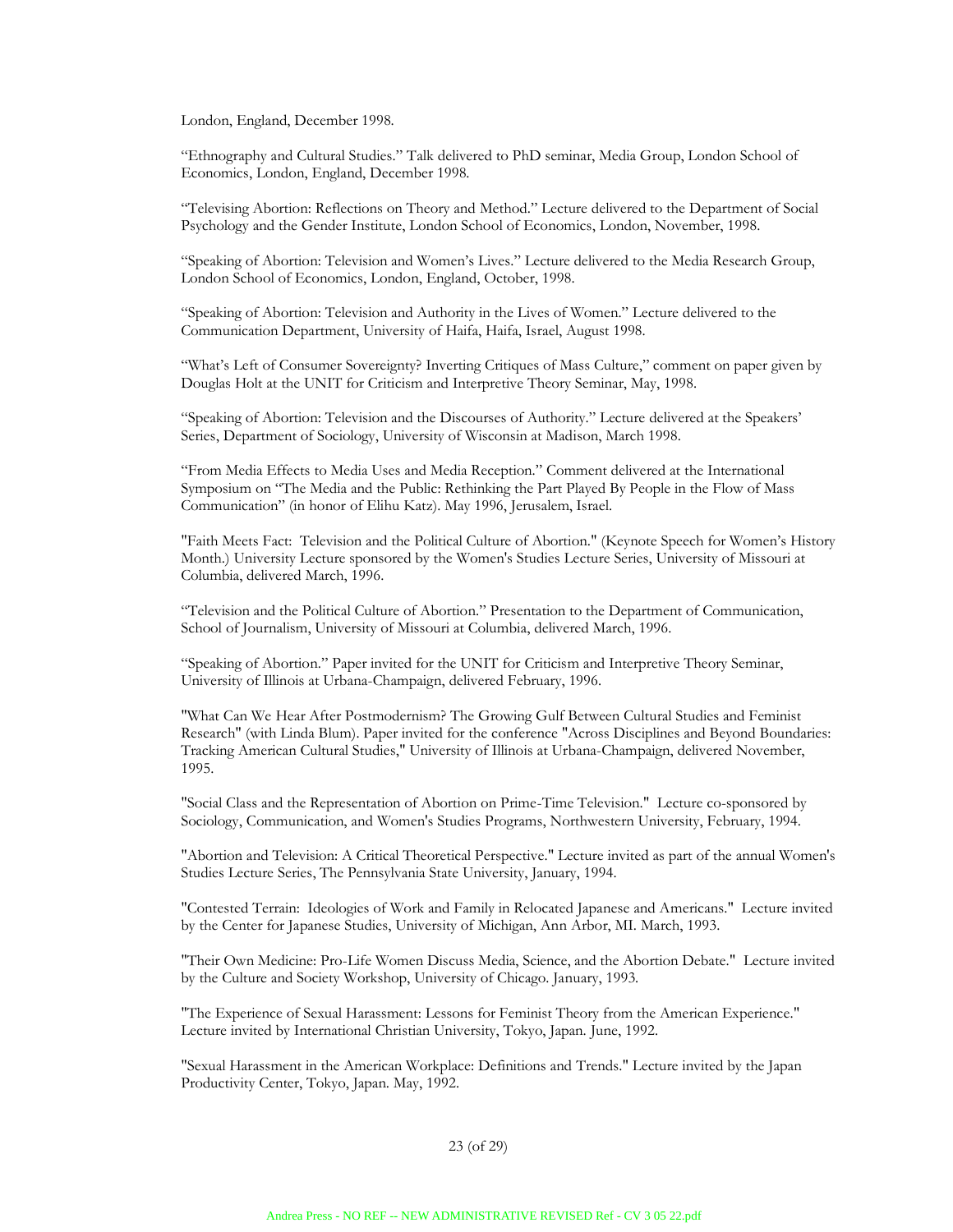"The Japanese Corporate Family: Lessons from Comparative Research." Lectured invited by Tokyo University, Tokyo, Japan. May, 1992.

"Politics, Gender, and Social Science." Participant in panel discussion organized by the CRSO (Center for Research on Social Organization) Group of the Sociology Department, University of Michigan, Ann Arbor, MI, April 1992.

"The Impact of Changes in the Japanese Family Following Relocation on Japanese Management Style." Lecture invited by the Center for International Business Education, The University of Michigan, Ann Arbor, MI. March, 1992.

"Working-Class Women Respond to Middle-Class Images of Choice." Brown-bag seminar jointly sponsored by the Center for Research on Social Organization and the Social Psychology Lecture Series, The University of Michigan, Ann Arbor, MI, November, 1991.

"Women Reproducing Culture: Changes in the Japanese Family Following Relocation to the United States." Lecture delivered to the Faculty of Economics, Tokyo University, Tokyo, Japan. December, 1990.

"Class Differences in Women's Responses to Television." Lecture delivered to the Anthropology Department, University of Michigan, Ann Arbor, MI, April, 1990.

"Women Watching Television: Images and Responses." Lecture invited by the Women's Studies Group, University of Michigan, Flint, MI. March, 1990.

"Deconstructing the Audience: Women Talk about Television." Brown-bag seminar offered in the Social Psychology Lecture Series, The University of Michigan, Ann Arbor, MI. February, 1990.

"Women Watching Television: Class Perceptions and Perceptions of Class." Lecture invited by the Departments of Sociology and Communication, University of Massachusetts / Amherst. March, 1990.

"The Impact of British Cultural Studies on American Communication Research." Lecture presented April, 1989 at the Center for West European Studies, University of Michigan, Ann Arbor, MI.

"Social Class Bias in the Professional Practice of Psychotherapy." Lecture delivered to the Department of Behavioral Science, College of Medicine, University of Kentucky, Lexington, KY, April, 1988.

"Feminist Theory and Critical Theory: The Psychoanalytic Dialogue." Lecture sponsored by the Department of Sociology, University of Kentucky, Lexington, KY, November, 1987.

# **Service**

#### **Departmental and Professional:**

Vice-Chair/Chair of Feminist Scholarship Division of the International Communication Association (2019- 2023).

Co-editor (with Bruce A. Williams), *The Communication Review*. This is a journal published by Taylor and Francis four times a year. (1999–current)

International Communication Association: Board Member (2007–2010), Chair, ICA Liaison Committee (2007-2009)

American Sociological Association, Sociology of Culture Section: Co-Director of Research Node in Political Culture (1999-current), Elected Member of Sociology of Culture Council of ASA (1995-97), Chair of Nominations Committee (1992-93), Nominations Committee (1991-92), Co-organizer of "Political Culture"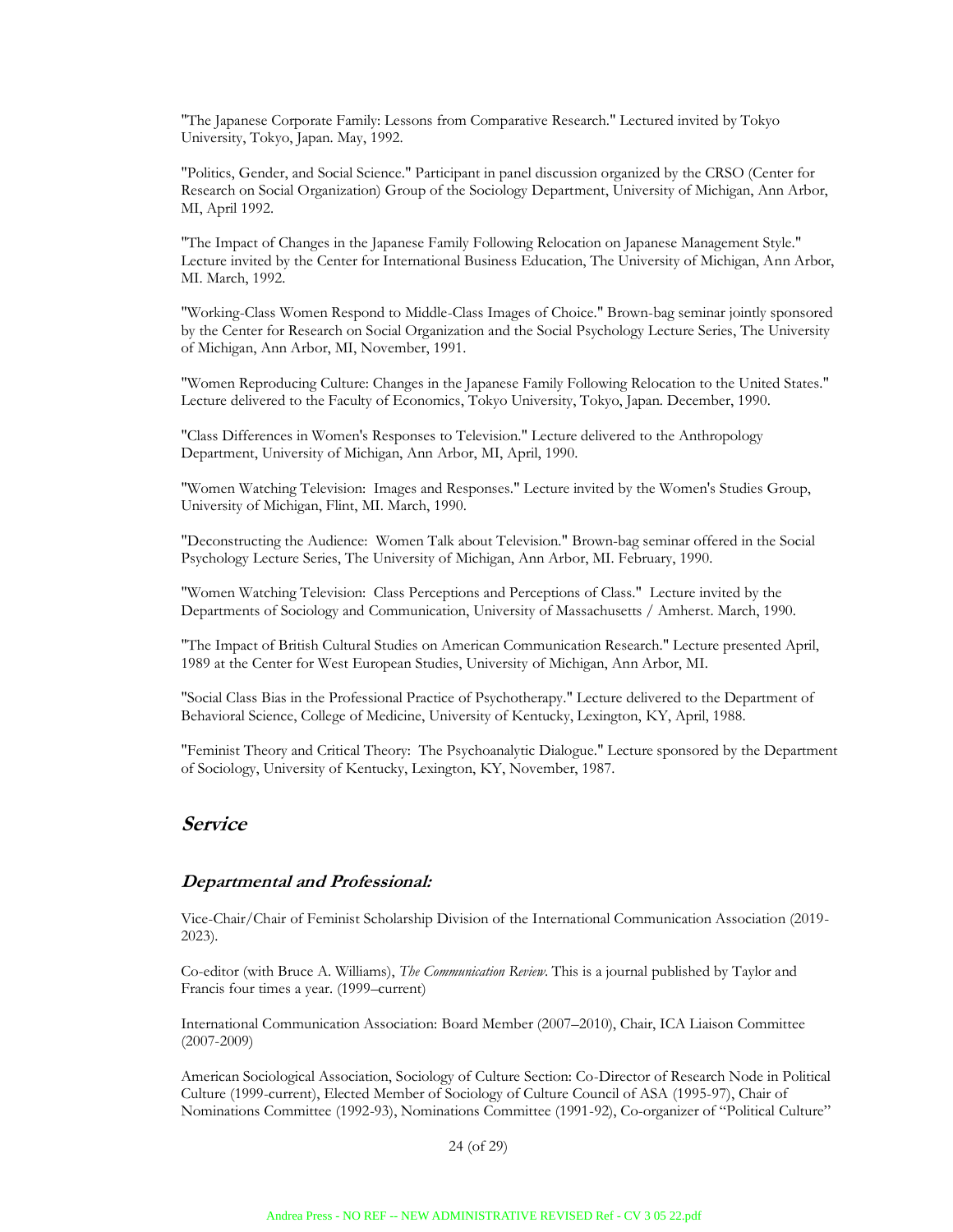Research Node (1994-current)

Associate Editor, *Feminist Studies in Media and Communication*, journal published by Routledge.

International Communication Association, Feminist Research Interest Group, Appointed to the Specifications Committee (1991—92) Reviewer, FIPSE proposal review process (Fund to Improve Post-Secondary Education) (Spring, 1992)

Tenure Reviews – Have conducted tenure and/or promotion reviews for the Lebanese: American University, University of Michigan at Ann Arbor, University of Massachusetts at Amherst, Amherst College, Rice University, Annenberg School, Indiana University, Hebrew University, University College London, Tel Aviv University, Colgate, University of Haifa, Ohio State University, University of Tulsa, and Tufts University

#### **University and College Appointment and Service:**

Chair, Departmental Personnel and Hiring Committee (2018-19)

Member, Chris Ali promotion committee, Media Studies

Chair, Development Committee, Media Studies (2015-current).

Chaired endowed chair committee for candidate in Art History, member of endowed chair committee for candidate in Sociology.

Served as Media Studies Faculty Senator to the faculty senate. Ongoing service.

Chair, Aynne Kokas' Third-Year Review Committee, Media Studies

Chair, Development Committee, Media Studies (secured \$30,000 donation to enable a speaker-series in Media Studies over the next three years).

Chair, Personnel Committee, Media Studies (hiring a lecturer for 2017-18 academic year)

Member, Personnel Committee, Media Studies and Mellon Professorship (appointed Meredith Clark to tenure-track line beginning 2017-18, joint with the Mellon Fellowship)

Chair, Allison Pugh Promotion to Full Professor Committee, Sociology Department

Served as Media Studies Faculty Senator to the faculty senate. Ongoing service.

Co-directed (with Ira Bashkow) the Virginia Fields Method Workshop, a new research group at UVA.

Served on the Provost's Faculty Research and Development Committee.

Member, Graduate Committee, Media Studies

Member, Chris Ali's Third-Year Review Committee, Media Studies

Member, Development Committee, Media Studies

Chair, William Little's review committee.

Fifth-Year Associate Professor Review Committee, Sociology

Presented to and functioned as a member of the Virginia Fields Method Workshop, a new research group at UVA (developed and funded by Allison Pugh, a super colleague!).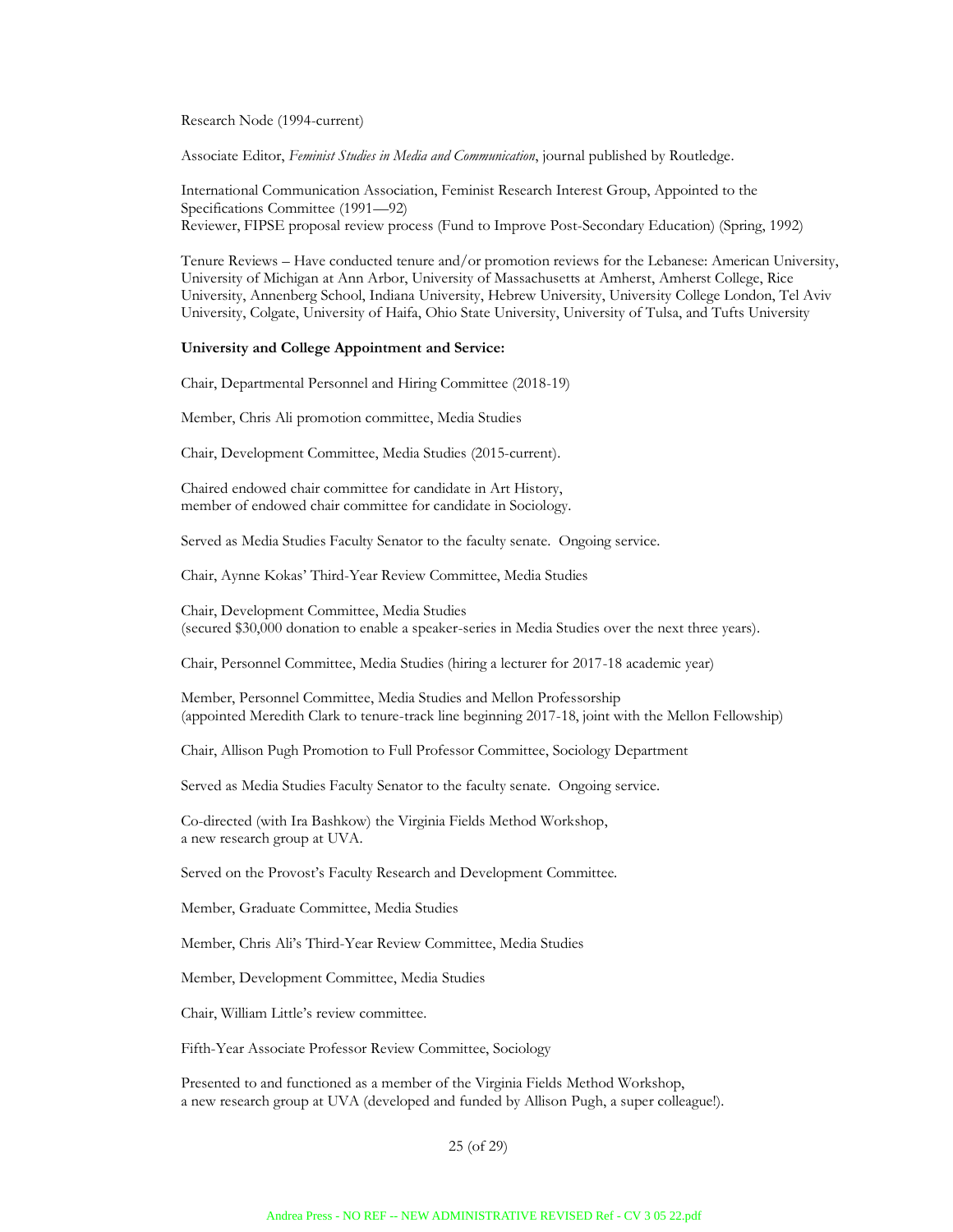Will be Chairing this Workshop curing Alison's absence 2016-17.

Functioned as a member of the New Intimacies Group (developed by Allison Pugh), advised on several internal grant funding applications.

Appointed by Vice Provost Kelly Abrams to the Provost's Faculty Research and Development Committee. Served as Chair of the "Faculty Annual Review Committee" and wrote a new faculty annual review policy which was presented to the Executive Committee last week and will be presented at the next Board of Visitors' Meeting.

Member, Graduate Committee, Media Studies. (2016-current).

Chair, Hector Amaya promotion committee (2015-16).

Chair, William Little's review committee (2015-16).

Reviewer grant proposals for summer research grants and NEH summer grants, College of Arts and Sciences.

Presented to and functioned as a member of the Virginia Fields Method Workshop, a new research group at UVA (developed and funded by Allison Pugh, a super colleague!).

Functioned as a member of the New Intimacies Group (developed by Allison Pugh), advised on several internal grant funding applications.

Speaker at the Virginia Film Festival, introducing the feminist documentary "She's Beautiful When She's Angry" (Nov. 9, 2014).

Faculty Senator (2016-2019)

Faculty Retention and Recruitment Committee (2015-current)

Chair and Member, Promotion Committee (2013-current)

Chair, Search Committee (2012-13)

Chair, Search Committee (2006-09)

Member, Curriculum Committee (2006-current)

Advisor, Presidents' AAU Sexual Assault Climate Survey Design Team (Fall, 2014 – 2016)

Member, Presidents' Search Committee for the Chief Communications Officer, University of Virginia (2012- 13)

Member, UVA College Summer Stipends and NEH Summer Grant Committee (2013—current)

Chair, Social Science Division, Graduate College Fellowship Committee (1/05 – 5/05) – University of Illinois

Member, U of Illinois Graduate College Fellowship Committee (2004-2006)

Member, Provost's Committee on Retention (2003-current)

Chair, Task Force Subcommittee to Investigate Undergraduate Education, Institute of Communications Research, University of Illinois at Urbana-Champaign (2003-current)

Chair, Search Committee, for the new Head of ICR (2000-2001)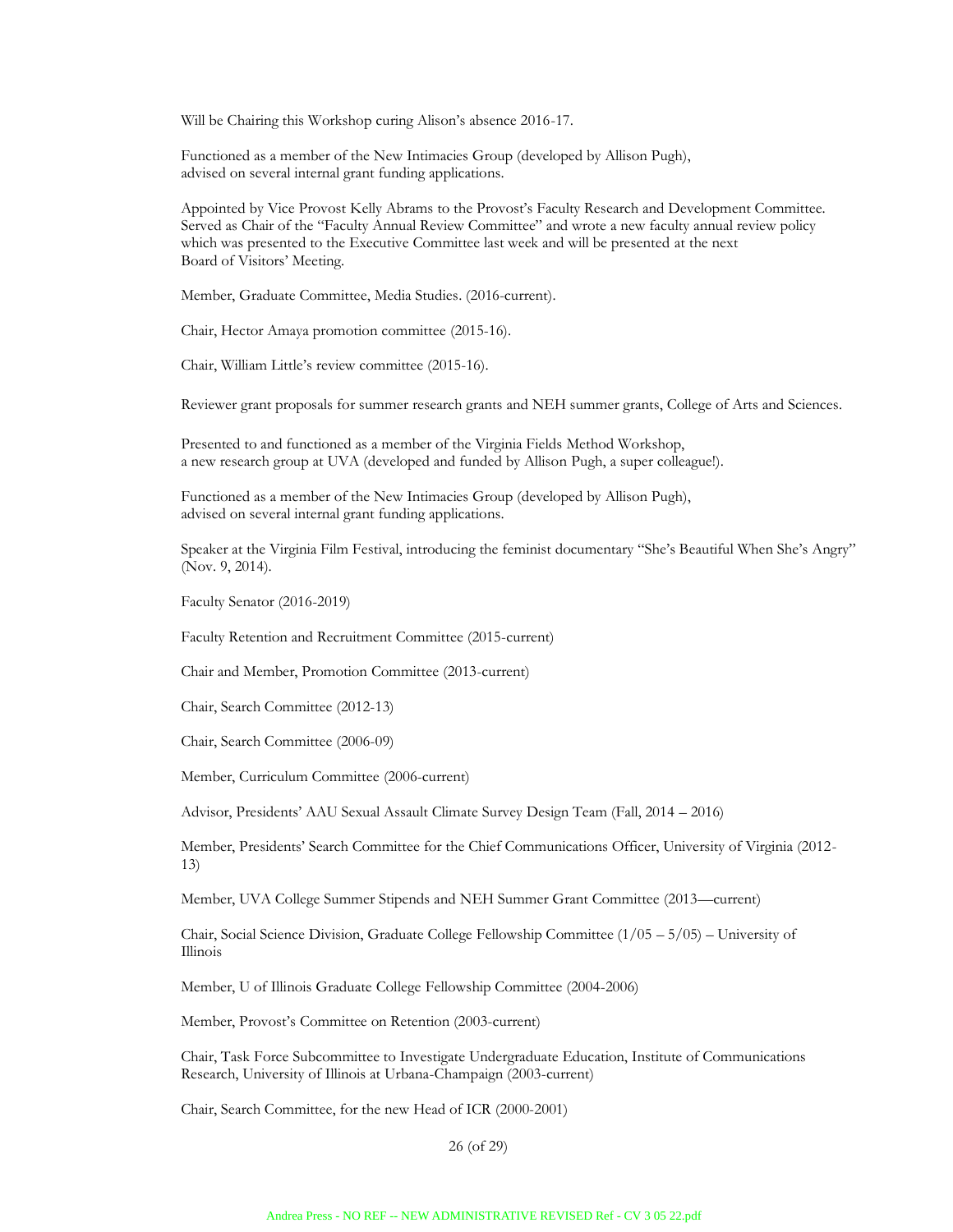Associate Director of Undergraduate Studies, College of Communications, University of Illinois at Urbana-Champaign (1996-current) (I am head of the Media Studies Program, the academic undergraduate major in the Communications College)

Member, Institute of Communications Advisory Committee, University of Illinois at Urbana-Champaign (1997-1999, elected position)

Chair, College of Communications Curriculum Committee, University of Illinois at Urbana-Champaign (1995- 1997, 1999-2000; Member, 1997-current)

Chair, College of Communications Awards Committee, University of Illinois at Urbana-Champaign (2000 current)

Member, Women's Studies Program Restructuring Committee, University of Illinois at Urbana-Champaign (1996-current)

Member, Committee to Re-Orient the Communication Department, University of Michigan (appointed by Dean Goldenberg) (Fall, 1994)

Reviewer, Research Partnership Grant Proposal process (co-sponsored by Rackham Graduate School and Office of the Vice-President for Research) (Spring, 1992)

Undergraduate Research Opportunity Program, mentor (1991-94)

Summer Research Opportunity Program (mentor to minority student, 1993)

MOST Program (Minority Opportunity Summer Training, American Sociological Association) (mentor to minority student) (summer, 1992)

Center for Japanese Studies, Advisor and Research Associate

Awards and Nominations Committee, Women's Studies Program, University of Michigan (Appointed 1991- 93)

Women's Studies Executive Committee, University of Michigan (Appointed Junior Faculty Representative for 1989-90)

College Individual Concentration Program Committee (ICP) (1989-94)

Comprehensive Studies Program Mentor (mentor to minority student, 1988-90)

#### **University of Illinois:**

Graduate Placement Officer (2005-07) Chair, Graduate Program Committee (2005-07) Executive Committee, Institute for Communication Research (2996-08, 2000-01) Graduate Program Committee (1996-1999) Target of Opportunity Task Force (1994-current) Methods Committee, Institute for Communication Research (1994-current) Admissions Committee, Institute for Communication Research (1994-1996)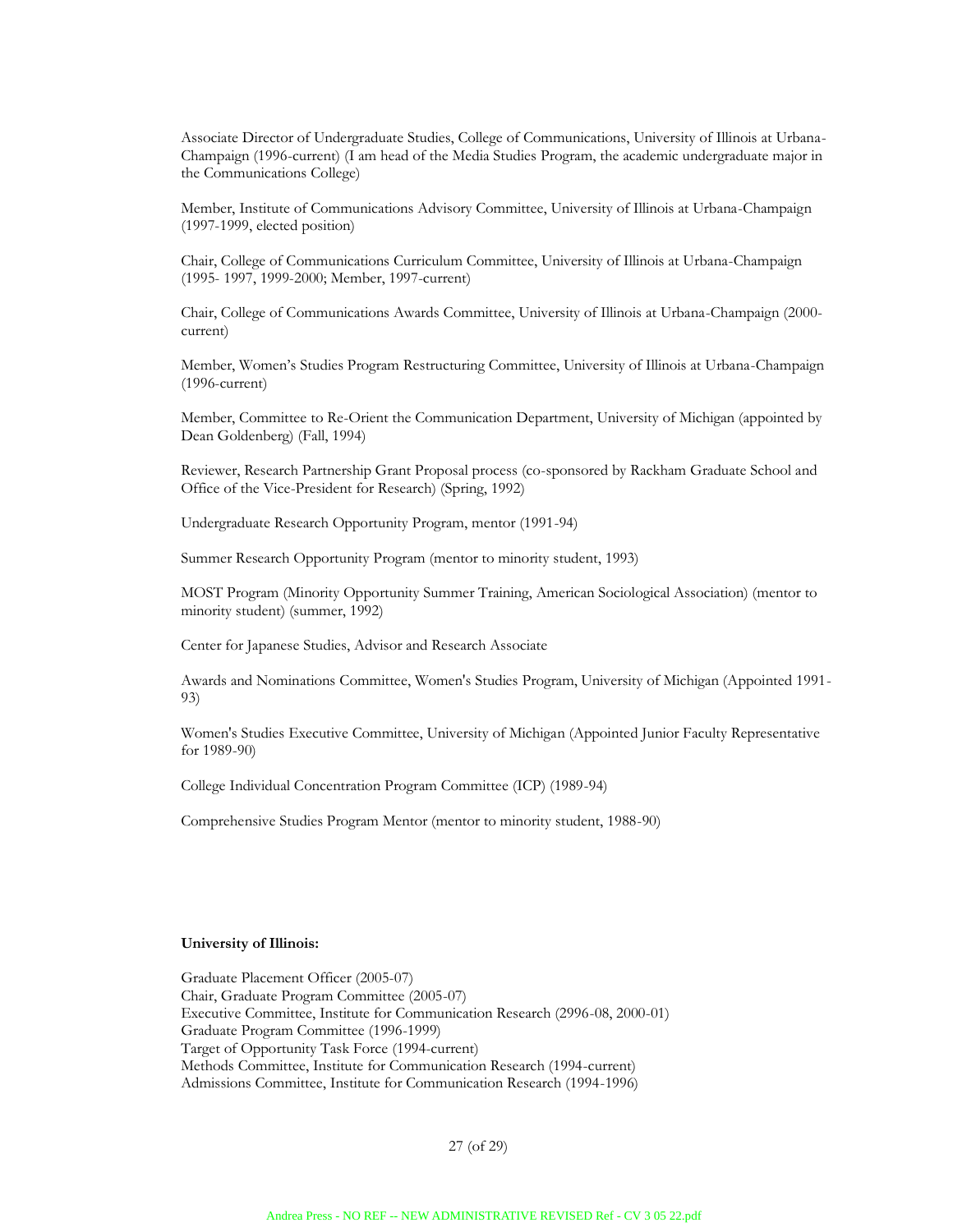#### **University of Michigan:**

Communication Department Executive Committee, Elected 1991 (1991-93) By-Laws Committee (1991-94) Minority Search Committee (1992-93) Chairman and Member, Curriculum Committee (Chair, Winter 1989; Member 1988-92) Personnel/Search Committee (1988-89, 1991-92) PhD Curriculum Review Committee (1988-90) Merit Review Committee (1988-89)

#### **Editorial experience**

**Editor** (with Bruce A. Williams): The Communication Review. This journal is published by Taylor and Francis four times a year. (1996-current)

**Book Series Editing** – Senior Editor: Feminist Studies and Media Culture, University of Illinois Press (2004-10); Feminist Cultural Studies, the Media and Political Culture, University of Pennsylvania Press (1992- 03, with Mary Ellen Brown)

#### **Editorial Board Member:**

Feminist Media Studies (since inception – Current) Journal of Gender Studies (Current) New Directions in Critical Television Studies (Current) Advances in Journalism and Communication (Current) Media and Communication (Current) Journalism and Communication Monographs (2015-current) Journal of Communication (2013-2018) Media and Communication (2012-current) Communication Studies (2012-current) Qualitative Sociology Review Participations: The Journal of Audience and Reception Studies Critical Studies in Mass Communication (2000-2004) Michigan Quarterly Review (1992-95) Telos (1980-84) Feminist Studies in Media Communication (1998-current)

#### **Reviewer:**

American Council of Learned Societies (Humanities Panel) National Science Foundation Israel Science Foundation (Grant Reviewer) Center for the Study of Women in Society, University of Oregon (Grant Reviewer) Paper reviewer, International Communication Association (ICA) and Association for Education in Journalism and Mass Communication (AEJMC) European Social Research Council Routledge University of Illinois Press University of Chicago Press University of Michigan Press Cambridge University Press University of California Press University of Pennsylvania Press University of Minnesota Press American Journal of Sociology Feminist Studies Sociological Perspectives Contemporary Sociology